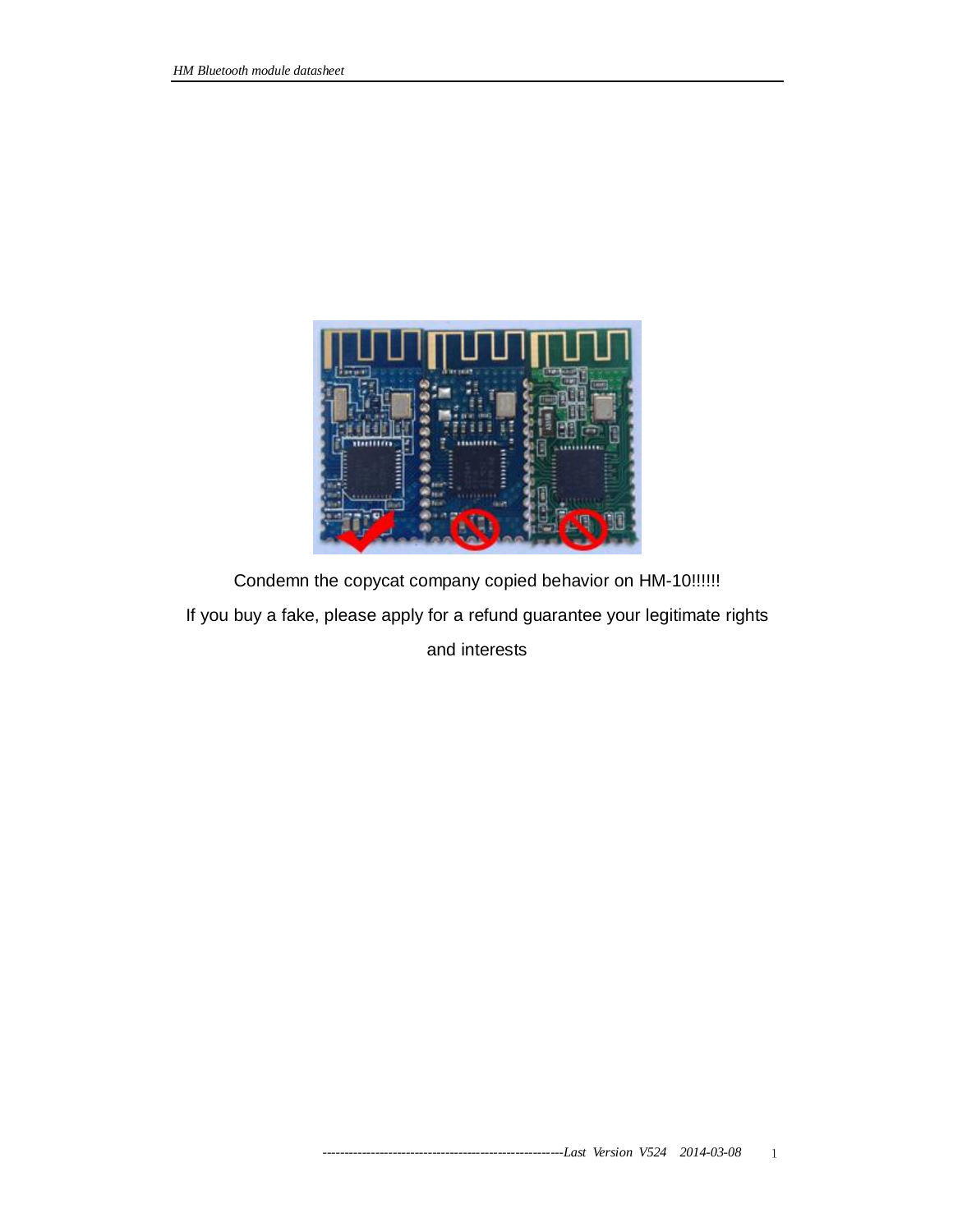

# JNHuaMao Technology Company

# Bluetooth 4.0 BLE module

**Datasheet** 

*-------------------------------------------------------Last Version V524 2014-03-08* 2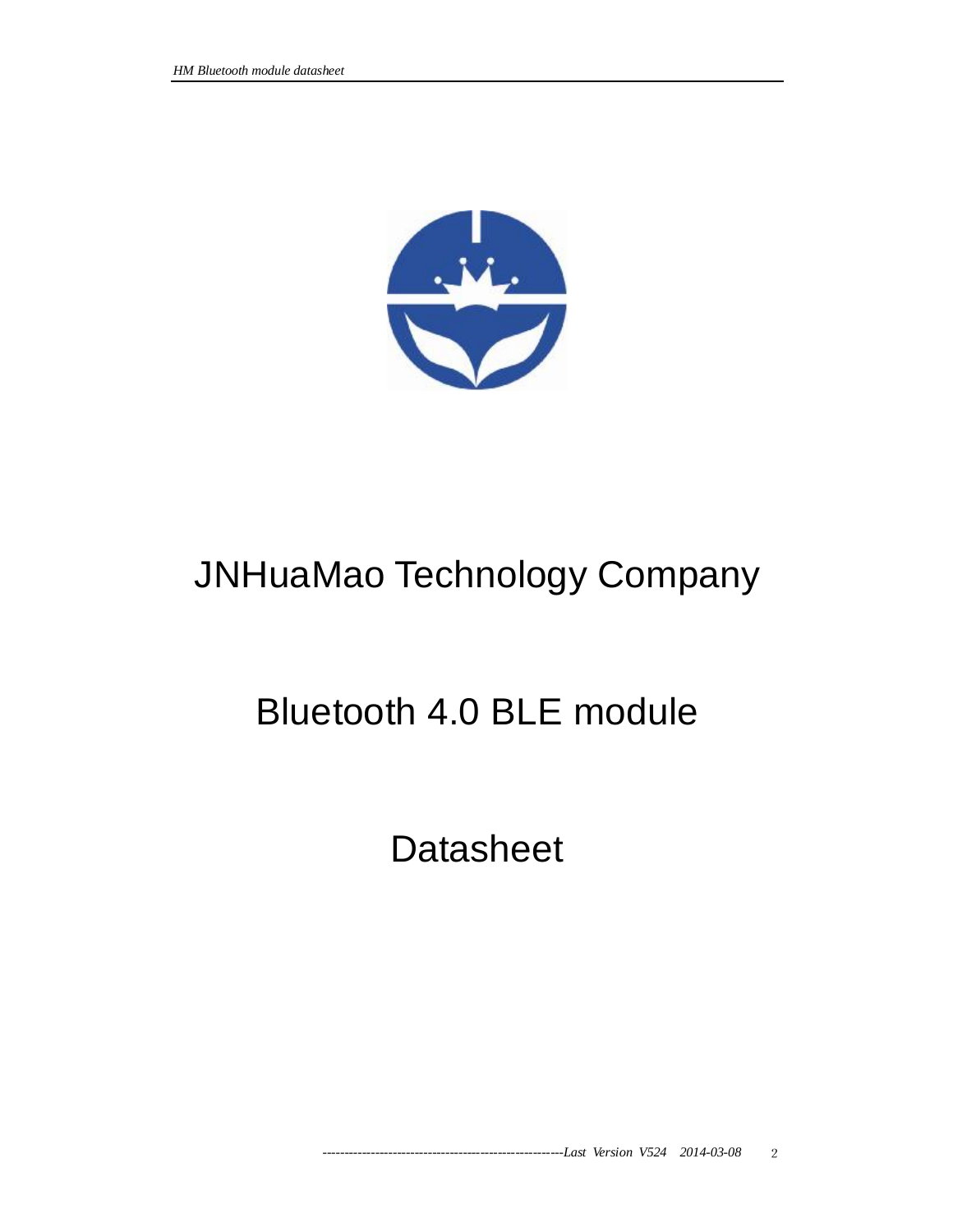- ² Professional bluetooth products suppliers.
- <sup>2</sup> Remote control module provider
- <sup>2</sup> data transmission module provider
- ² PIO state acquisition module provider
- ² Customizable bluetooth module and bluetooth solutions
- <sup>2</sup> Jinan high and new technology enterprise
- ² SIG members

Address: D-4020, Qilu soft zone Jinan city,Shandong, China Telephone: (86) 0531-85117999 WebSite: http://www.jnhuamao.cn WebSite:<http://www.huamaosoft.com> Mail: [webmaster@jnhuamao.cn](mailto:webmaster@jnhuamao.cn)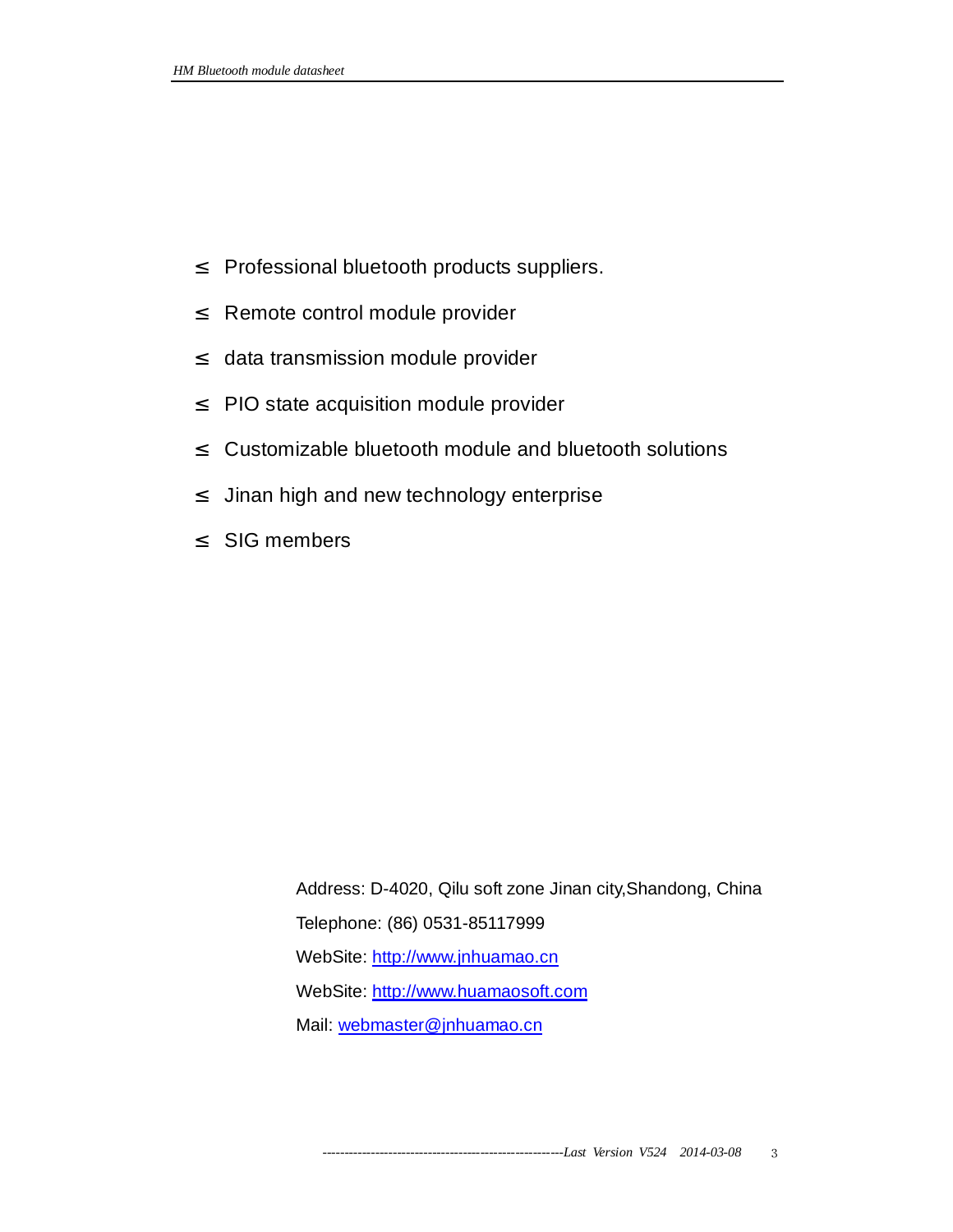# **The most complete, most convenient, the most stable of**

# **luetooth data transmission, remote control, PIO**

# **acquisition module**

*---- Master and slave role in one* 

*---- Remote control without other MCU* 

*---- The PIO data acquisition without other MCU* 

## 13. **Product parameters**

- Ø BT Version: Bluetooth Specification V4.0 BLE
- Ø Send and receive no bytes limit.
- Ø Working frequency: 2.4GHz ISM band
- Ø Modulation method: GFSK(Gaussian Frequency Shift Keying)
- Ø RF Power: -23dbm, -6dbm, 0dbm, 6dbm, can modify through AT Command AT+POWE.
- Ø Speed: Asynchronous: 6K Bytes

Synchronous: 6K Bytes

- Ø Security: Authentication and encryption
- Ø Service: Central & Peripheral UUID FFE0,FFE1
- Ø Power: +3.3VDC 50mA
- Ø Long range: Open space have 100 Meters with iphone4s
- Ø Power: In sleep mode 400uA~1.5mA, Active mode 8.5mA.
- $\emptyset$  Working temperature: -5 ~ +65 Centigrade
- Ø Size: HM- 10 26.9mm x 13mm x 2.2 mm; HM-11 18\*13.5\*2.2mm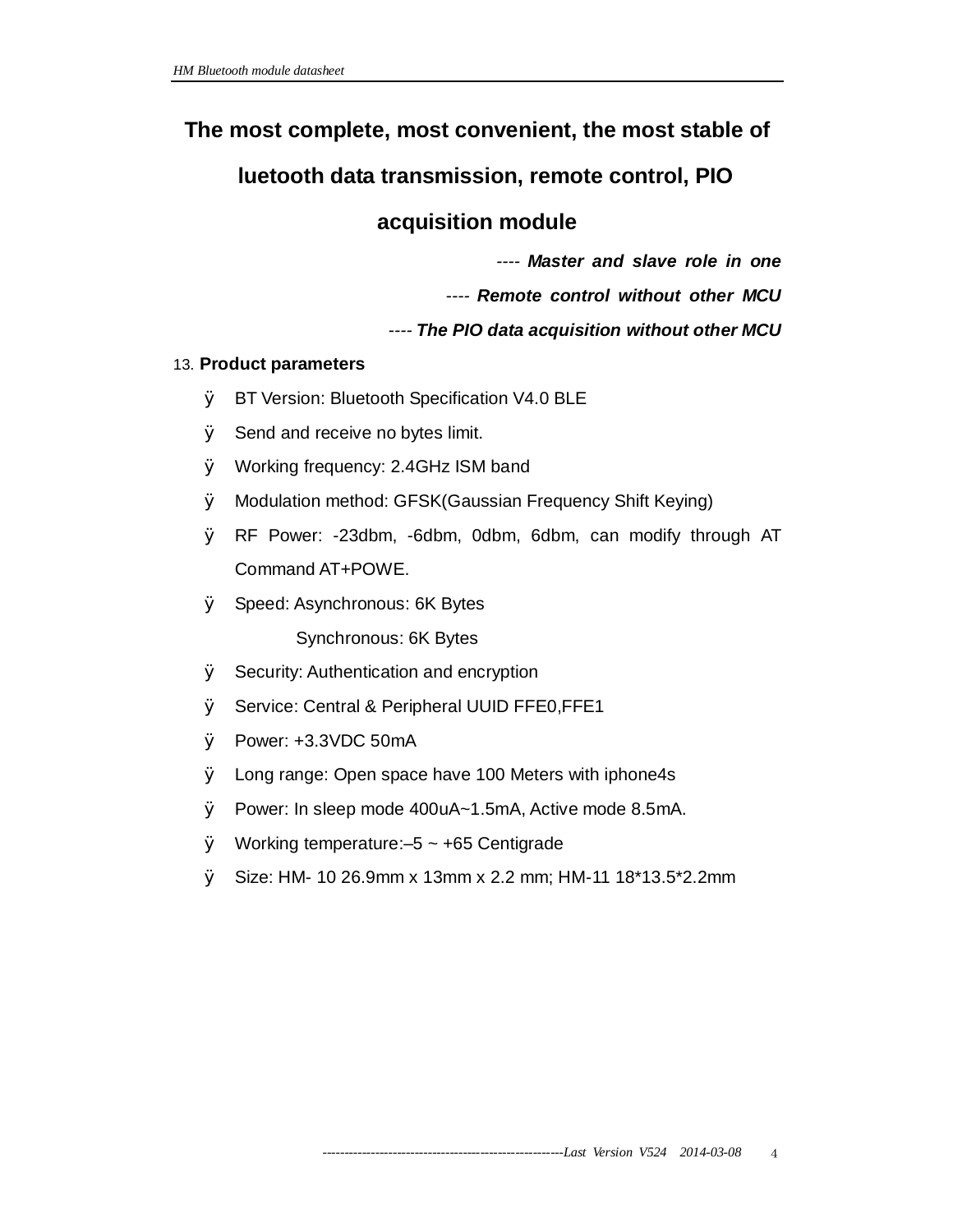#### **2. Product overview**

Thanks for you choose our products. If you want to know more, [www.jnhuamao.cn](http://www.jnhuamao.cn) can help you (Videos, New version datasheet, Module work flow, project Codes, etc.)

HM Bluetooth module use CSR BlueCore or TI CC2540, Master and slave roles in one, transmission version and remote control version and PIO state acquisition functions in one, Support the AT command modify module parameters, Convenient and flexible.

Transmission version can be used to transmit data between two Bluetooth devices.

Remote Control version can be used to Control PIO ports output high or low level without any other MCU.

The PIO state acquisition version can be used to acquisition PIO ports state without any other MUC. (Only support Bluetooth V2.1)

HM-01, HM-02, HM-03, HM-04, HM-05, HM-06, HM-07, HM-08, HM-09 is Bluetooth V2.1 version. Use CSR Chip.

HM-10, HM-11, HM-12 is Bluetooth V4.0 BLE version. Use TI Chip.

HM-01, HM-02, HM-09, HM-10 have same size and same pins.

HM-05, HM-06, HM-07, HM-11 have same size and same pins.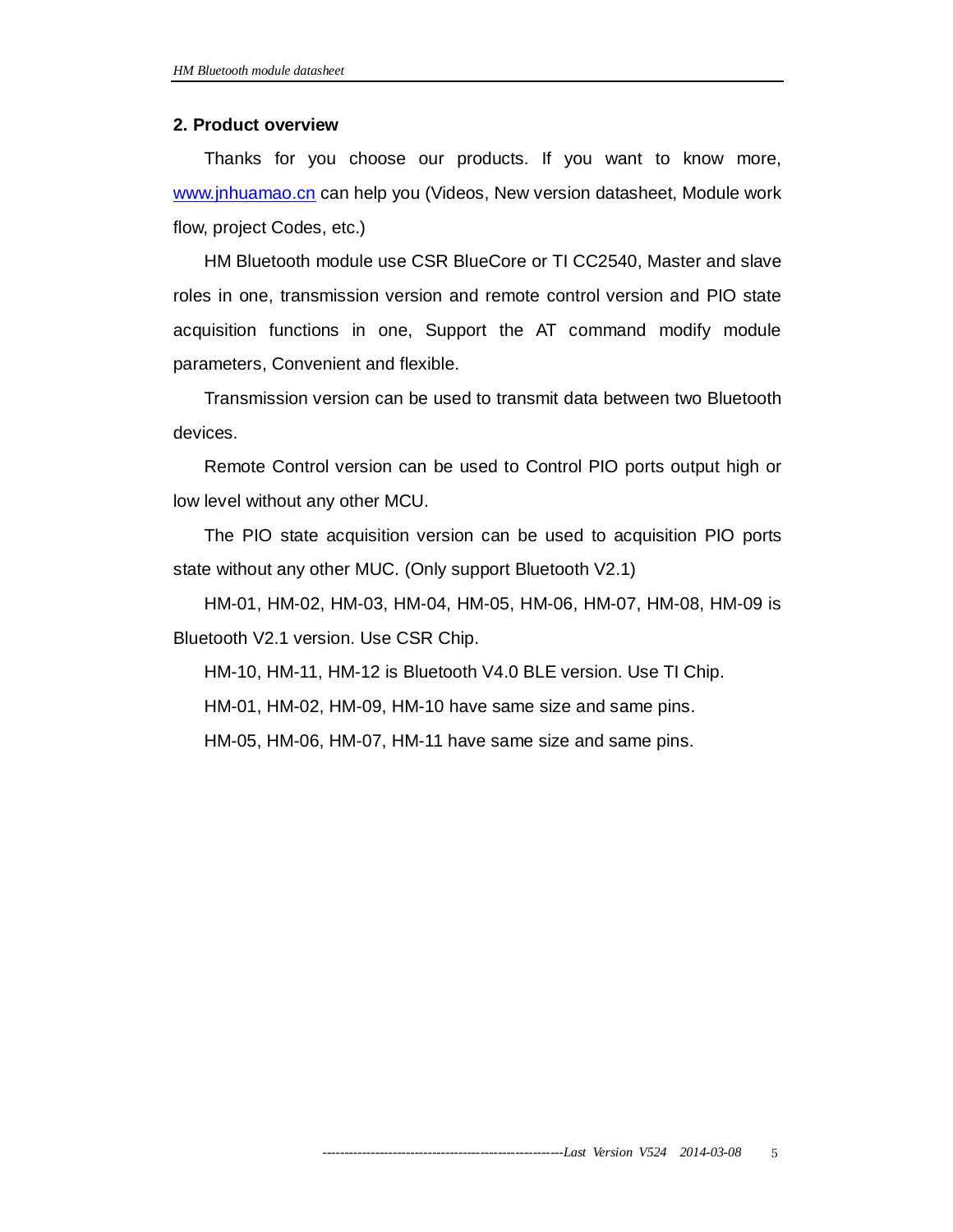### **3. Product model**

| Models       | <b>VDD</b>   | Size(mm)        | Flash | Chip     | <b>BT</b> Version |
|--------------|--------------|-----------------|-------|----------|-------------------|
| <b>HM-01</b> | 3.3V         | 26.9*13*2.2     | 8M    | BC417143 | $V2.1 + EDR$      |
| HM-02        | $2.5 - 3.7V$ | 26.9*13*2.2     | 6M    | BC3/BC4  | V <sub>2.1</sub>  |
| HM-03        | $2.5 - 3.7V$ | 27.4*12.5*4.3   | 6M    | BC3/BC4  | V <sub>2.1</sub>  |
| <b>HM-04</b> | 3.3V         | Not for sale    |       |          |                   |
| HM-05        | $2.5 - 3.7V$ | $13.5*18.5*2.3$ | 6M    | BC3/BC4  | V <sub>2.1</sub>  |
| HM-06        | $2.5 - 3.7V$ | 13.5*18.5*2.3   | 6M    | BC3/BC4  | V2.1              |
| <b>HM-07</b> | $2.5 - 3.7V$ | 13.5*18.5*2.3   | 8M    |          | $V2.1 + EDR$      |
| <b>HM-08</b> | 3.3V         | 26.9*13*2.5     | 8M    | Class 1  | $V2.1 + EDR$      |
| HM-09        | $2.5 - 3.7V$ | 26.9*13*2.2     | 8M    |          | $V2.1 + EDR$      |
| <b>HM-10</b> | $2 - 3.7V$   | 26.9*13*2.2     | 256Kb | CC2540/1 | <b>V4.0 BLE</b>   |
| <b>HM-11</b> | $2.5 - 3.7V$ | 13.5*18.5*2.2   | 256Kb | CC2540/1 | <b>V4.0 BLE</b>   |
| <b>HM-15</b> | 5V           | 65*32*16        | 256KB | CC2540   | <b>V4.0 BLE</b>   |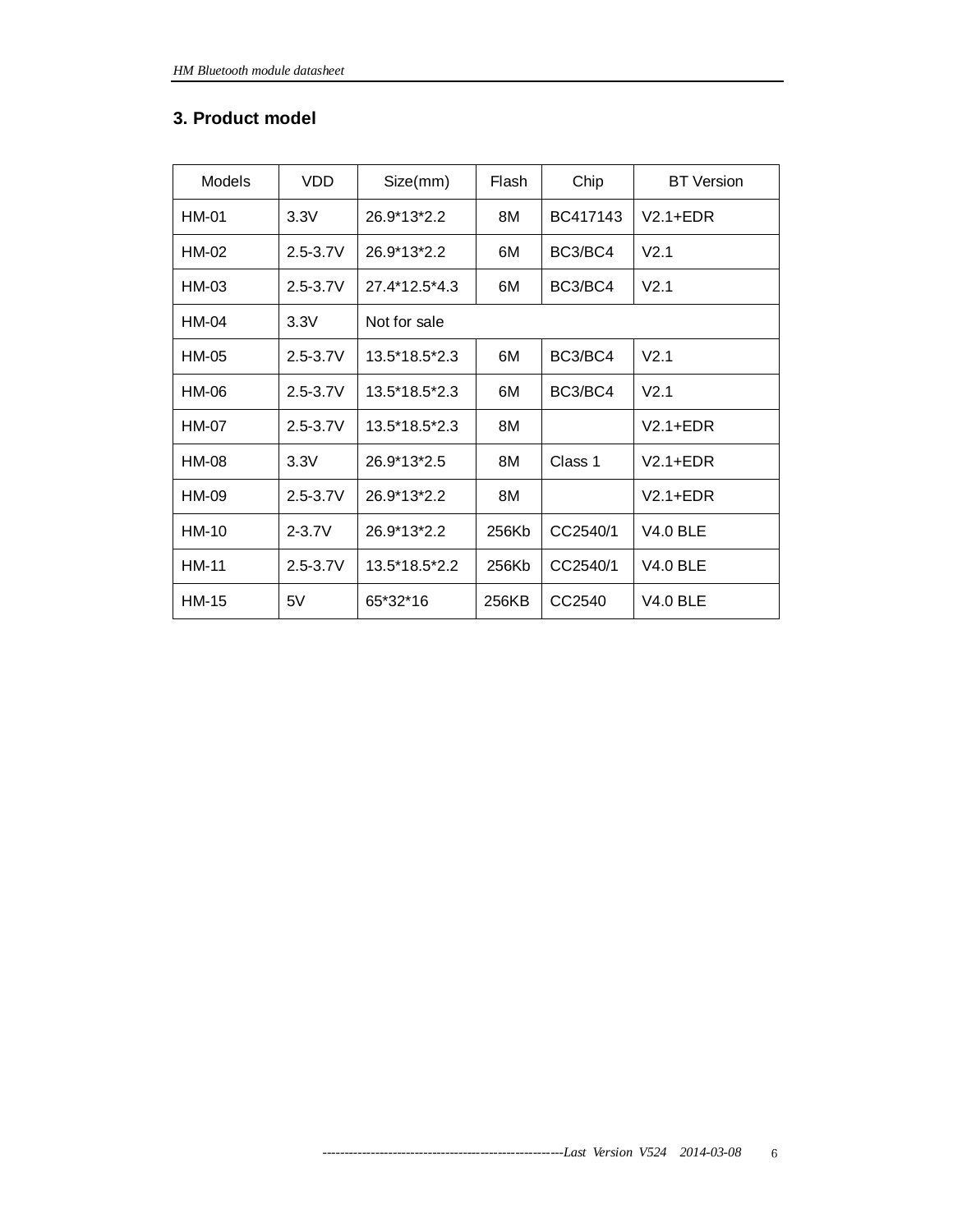#### **4. Product certificate**

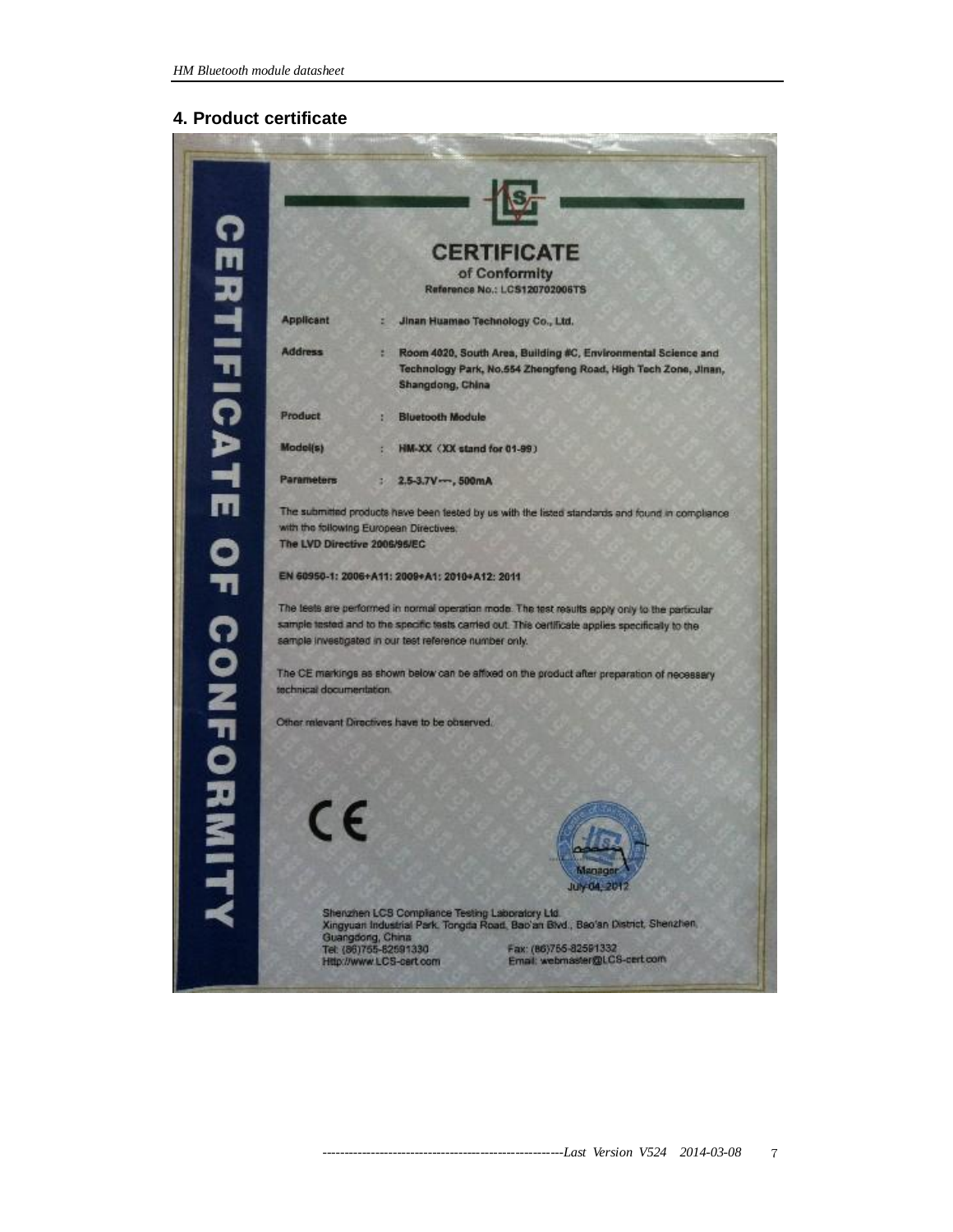| <b>CERTIFICATE</b>       |                                                                                                                                                                                                              |                                                                                                                                                                                                 |
|--------------------------|--------------------------------------------------------------------------------------------------------------------------------------------------------------------------------------------------------------|-------------------------------------------------------------------------------------------------------------------------------------------------------------------------------------------------|
|                          | <b>CERTIFICATE</b>                                                                                                                                                                                           |                                                                                                                                                                                                 |
|                          | of Conformity                                                                                                                                                                                                |                                                                                                                                                                                                 |
|                          | Certificate No.: LCS-12070701                                                                                                                                                                                |                                                                                                                                                                                                 |
| Applicant                | Jinan Huamao Technology Co., Ltd<br>t.                                                                                                                                                                       |                                                                                                                                                                                                 |
| <b>Address</b>           | ă.<br>Shandong, China                                                                                                                                                                                        | Room 4020, South Area, Building #C, Environmental Science and<br>Technology Park, No.554 Zhengfeng Road, High Tech Zone, Jinan,                                                                 |
| Product                  | <b>Bluetooth Module</b>                                                                                                                                                                                      |                                                                                                                                                                                                 |
| Model(s)                 | HM-XX (XX stand for 01-99)                                                                                                                                                                                   |                                                                                                                                                                                                 |
| <b>Trade Mark</b>        | <b>N/A</b><br>a.                                                                                                                                                                                             |                                                                                                                                                                                                 |
|                          |                                                                                                                                                                                                              | The submitted products have been tested by us with the listed standards and found in compliance                                                                                                 |
|                          | with the following European Directives:                                                                                                                                                                      |                                                                                                                                                                                                 |
|                          | The R&TTE Directive 1999/5/EC                                                                                                                                                                                |                                                                                                                                                                                                 |
| <b>Applied Standards</b> |                                                                                                                                                                                                              | Report No.                                                                                                                                                                                      |
|                          | Article 3.2: Effective Use of The Radio Spectrum<br>ETSI EN 300 328 V1.7.1 (2006-10)                                                                                                                         | LCS120702006TE                                                                                                                                                                                  |
|                          | Article 3.1b): Electromagnetic Compatibility<br>ETSI EN 301 489-17 V2.1.1 (2009-05)                                                                                                                          | LCS120702007TE                                                                                                                                                                                  |
| EN 62479: 2010           | Article 3.1a): Health and Safety<br>EN 60950-1: 2006+A11: 2009+A1:2010+A12:2011                                                                                                                              | LCS120702006TH<br>LCS120702006TS                                                                                                                                                                |
|                          | sample tested and to the specific tests carried out. This contricate applies specifically to the<br>sample investigated in our test reference number only.<br>Other relevant Directives have to be observed. | The tests were performed in normal operation mode. The test results apply only to the particular<br>The CE markings as shown below can be affixed on the product after preparation of necessary |
| technical documentation  | Shenzhen LCS Compliance Testing Laboratory Ltd.<br>1F., Xingyuan Industrial Park, Tongda Road, Bao'an Blvd.,                                                                                                 | uly 07, 20                                                                                                                                                                                      |

*-------------------------------------------------------Last Version V524 2014-03-08* 8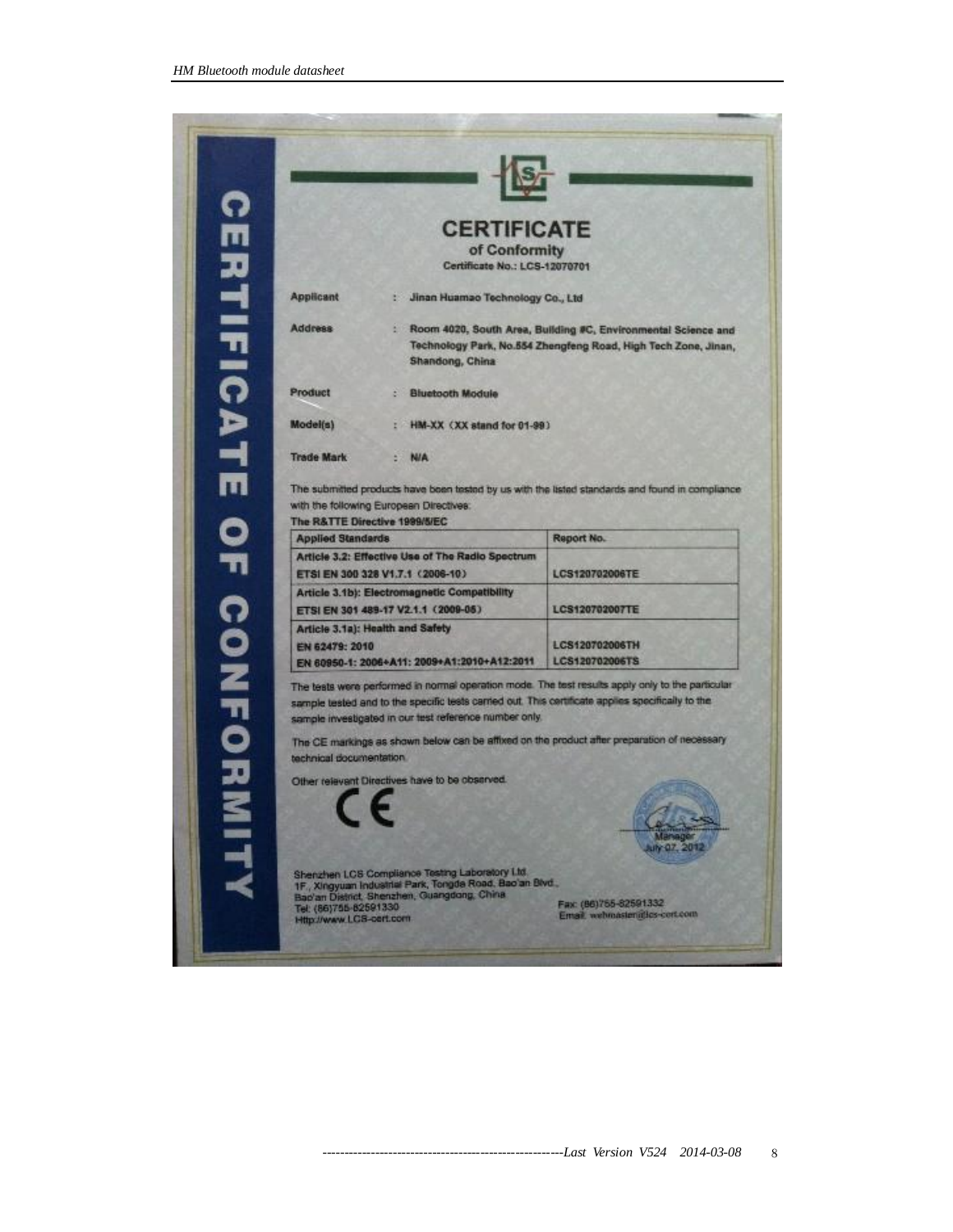# **5. Product pictures**

| <b>SERE</b>    | 350 C                              | <b>DECEMBER</b><br>1800  | Not for sale    | UUU            |
|----------------|------------------------------------|--------------------------|-----------------|----------------|
| <b>HM-01</b>   | <b>HM-02</b>                       | <b>HM-03</b>             | <b>HM-04</b>    | <b>HM-05</b>   |
| <b>BT 2.1</b>  | <b>BT 2.1</b>                      | <b>BT 2.1</b>            | <b>BT 2.1</b>   | <b>BT 2.1</b>  |
|                | 9835                               | Class1<br><b>Testing</b> |                 |                |
| <b>HM-06</b>   | <b>HM-07</b>                       | <b>HM-08</b>             | <b>HM-09</b>    | <b>HM-10</b>   |
| <b>BT 2.1</b>  | <b>BT 2.1</b>                      | <b>BT 2.1</b>            | <b>BT 2.1</b>   | <b>BLE 4.0</b> |
|                | <b>Dual mode</b><br><b>Testing</b> |                          |                 |                |
| <b>HM-11</b>   | <b>HM-12</b>                       | <b>HM-15 BLE</b>         | <b>HMSensor</b> | <b>iBeacon</b> |
| <b>BLE 4.0</b> | <b>HM-13</b>                       | <b>USB Dongle</b>        |                 |                |

*-------------------------------------------------------Last Version V524 2014-03-08* 9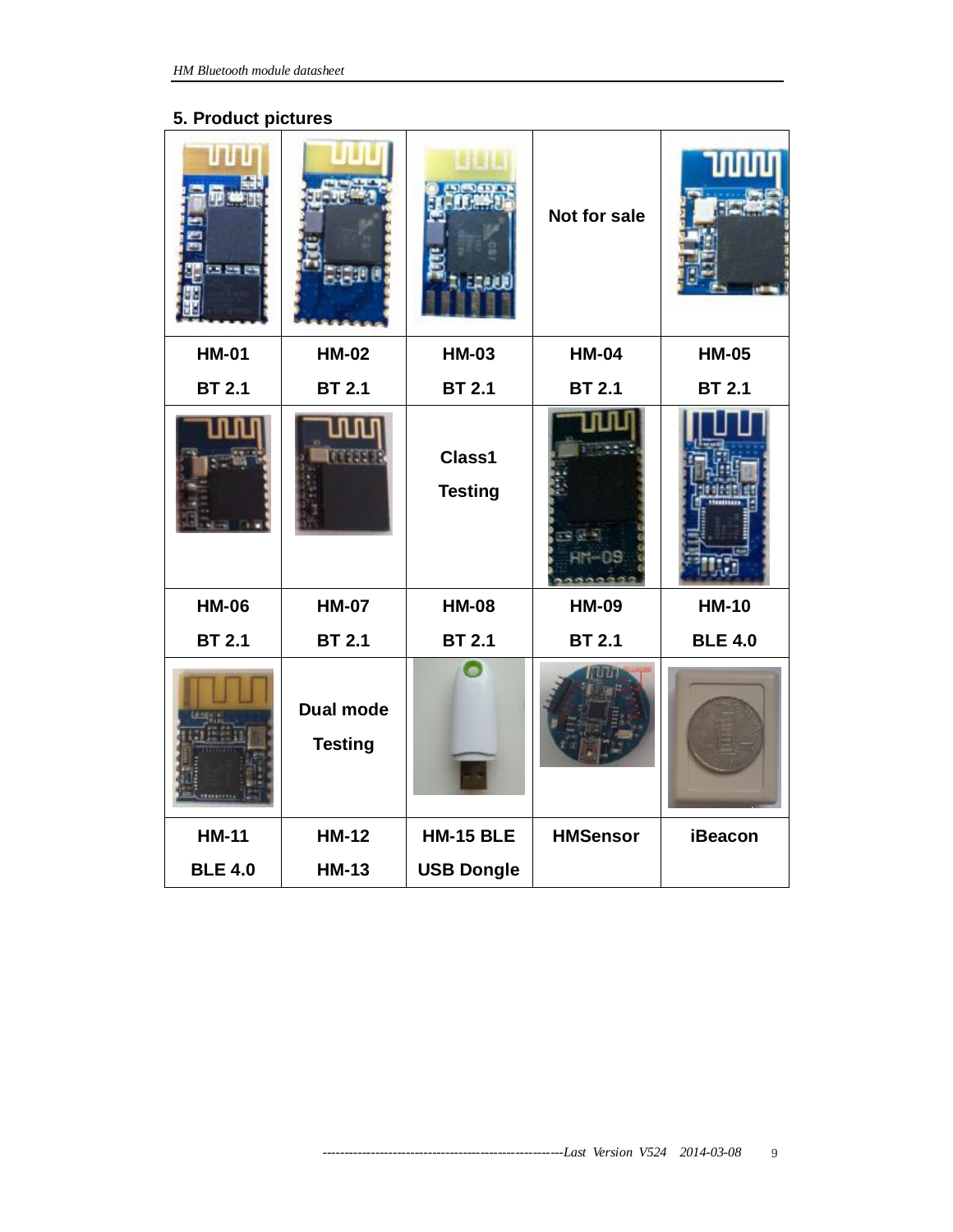#### **6. Product technical specifications**

This document only include Bluetooth BLE 4.0 document, You can goto http://www.jnhuamao.cn/bluetooth en.rar get Bluetooth V2.1 version datasheet. That document include: HM-01, HM-02, HM-03, HM-04, HM-05, HM-06, HM-07, HM-08, HM-09.

#### **6.1 HM-10 Schematic**

![](_page_9_Figure_4.jpeg)

**6.2 HM-10 Size**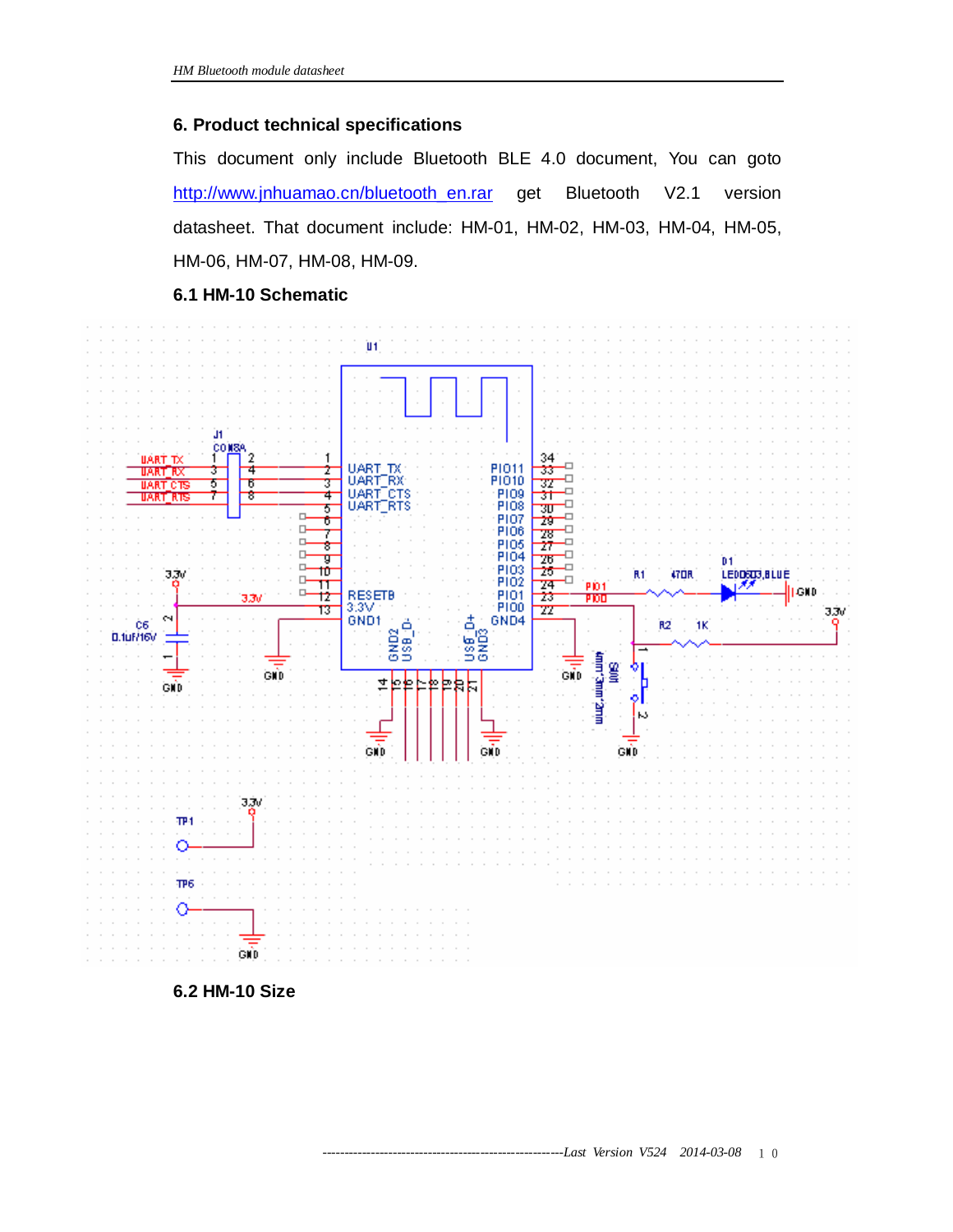![](_page_10_Figure_1.jpeg)

**6.3 HM-10 package information** 

![](_page_10_Figure_3.jpeg)

## **6.4 HM-10 Device Terminal Functions**

| <b>No</b>     | <b>Name</b> | Description               | <b>CC254X</b> |
|---------------|-------------|---------------------------|---------------|
|               |             | UART TX   UART interface  | P1 6          |
| $\mathcal{P}$ |             | UART RX   UART interface  | P1 7          |
| 3             |             | UART_CTS   UART interface | P1 4          |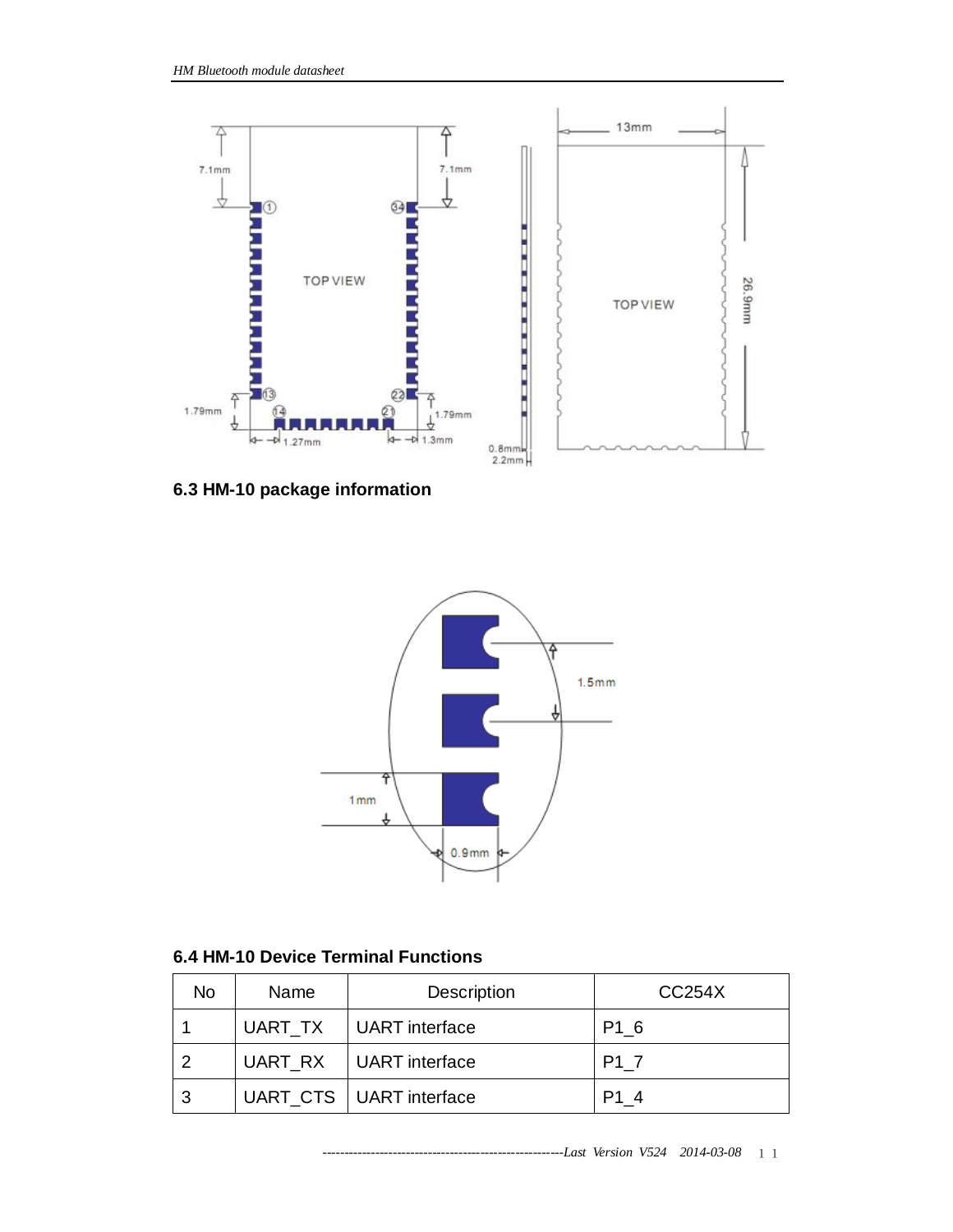| 4              | UART_RTS         | <b>UART</b> interface | $P1_5$           |
|----------------|------------------|-----------------------|------------------|
| 5              | <b>NC</b>        | <b>NC</b>             |                  |
| 6              | <b>NC</b>        | <b>NC</b>             |                  |
| $\overline{7}$ | <b>NC</b>        | <b>NC</b>             | $P2_2$           |
| 8              | <b>NC</b>        | <b>NC</b>             | $P2_1$           |
| 9              | <b>NC</b>        | <b>NC</b>             | $P2_0$           |
| 10             | <b>NC</b>        | <b>NC</b>             |                  |
| 11             | <b>RESETB</b>    | Reset if low >100ms.  | RESET_N          |
| 12             | <b>VCC</b>       | 3.3V                  |                  |
| 13             | <b>GND</b>       | Ground                |                  |
| 14             | <b>GND</b>       | Ground                |                  |
| 15             | USB_D-           | <b>USB</b> interface  | PIN <sub>3</sub> |
| 16             | <b>NC</b>        | <b>NC</b>             |                  |
| 17             | <b>NC</b>        | <b>NC</b>             |                  |
| 18             | <b>NC</b>        | <b>NC</b>             |                  |
| 19             | <b>NC</b>        | <b>NC</b>             |                  |
| 20             | $UB_D+$          | <b>USB</b> interface  | PIN <sub>2</sub> |
| 21             | <b>GND</b>       | Ground                | <b>GND</b>       |
| 22             | <b>GND</b>       | Ground                | <b>GND</b>       |
| 23             | PIO <sub>0</sub> | System Key            | P1 3             |
| 24             | PIO1             | <b>System LED</b>     | $P1_2$           |
| 25             | PIO <sub>2</sub> | input/output pin      | $P1_1$           |
| 26             | PIO <sub>3</sub> | input/output pin      | $P1_0$           |
| 27             | PIO <sub>4</sub> | input/output pin      | $P0_7$           |
| 28             | PIO <sub>5</sub> | input/output pin      | $P0_6$           |
| 29             | PIO <sub>6</sub> | input/output pin      | $P0_5$           |
| 30             | PIO7             | input/output pin      | $P0_4$           |
| 31             | PIO <sub>8</sub> | input/output pin      | $P0_3$           |
| 32             | PIO <sub>9</sub> | input/output pin      | $P0_2$           |

*-------------------------------------------------------Last Version V524 2014-03-08* 12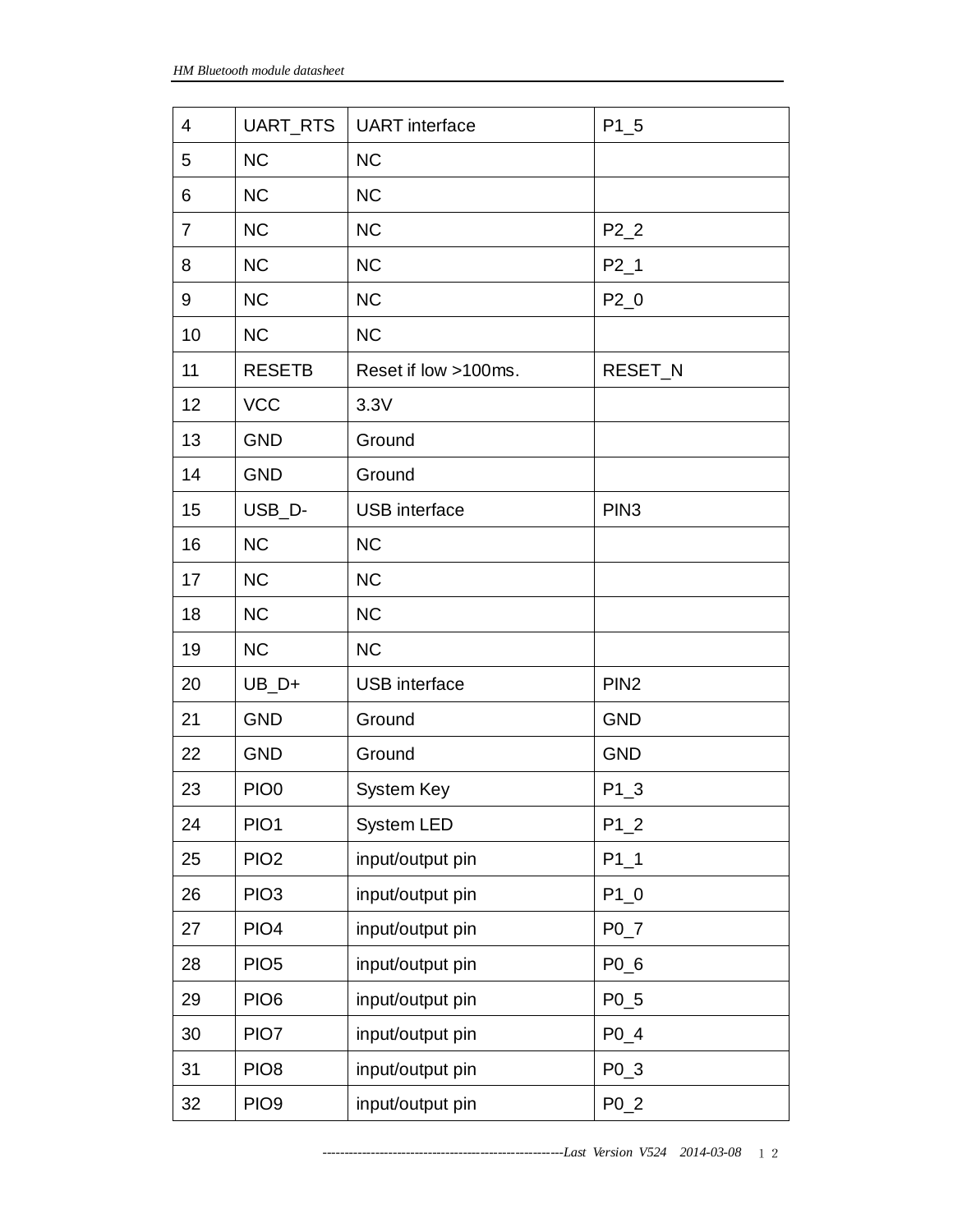| 33 | <b>PIO10</b> | input/output pin |                 |
|----|--------------|------------------|-----------------|
| 34 | <b>PIO11</b> | input/output pin | P0 <sub>u</sub> |

**6.5 HM-11 Size** 

![](_page_12_Figure_3.jpeg)

# **6.6 HM-11 Package information**

![](_page_12_Figure_5.jpeg)

| No | Name    | Description               | CC254X |
|----|---------|---------------------------|--------|
|    |         | UART_RTS   UART interface | P1 5   |
|    | UART TX | <b>UART</b> interface     | P1 6   |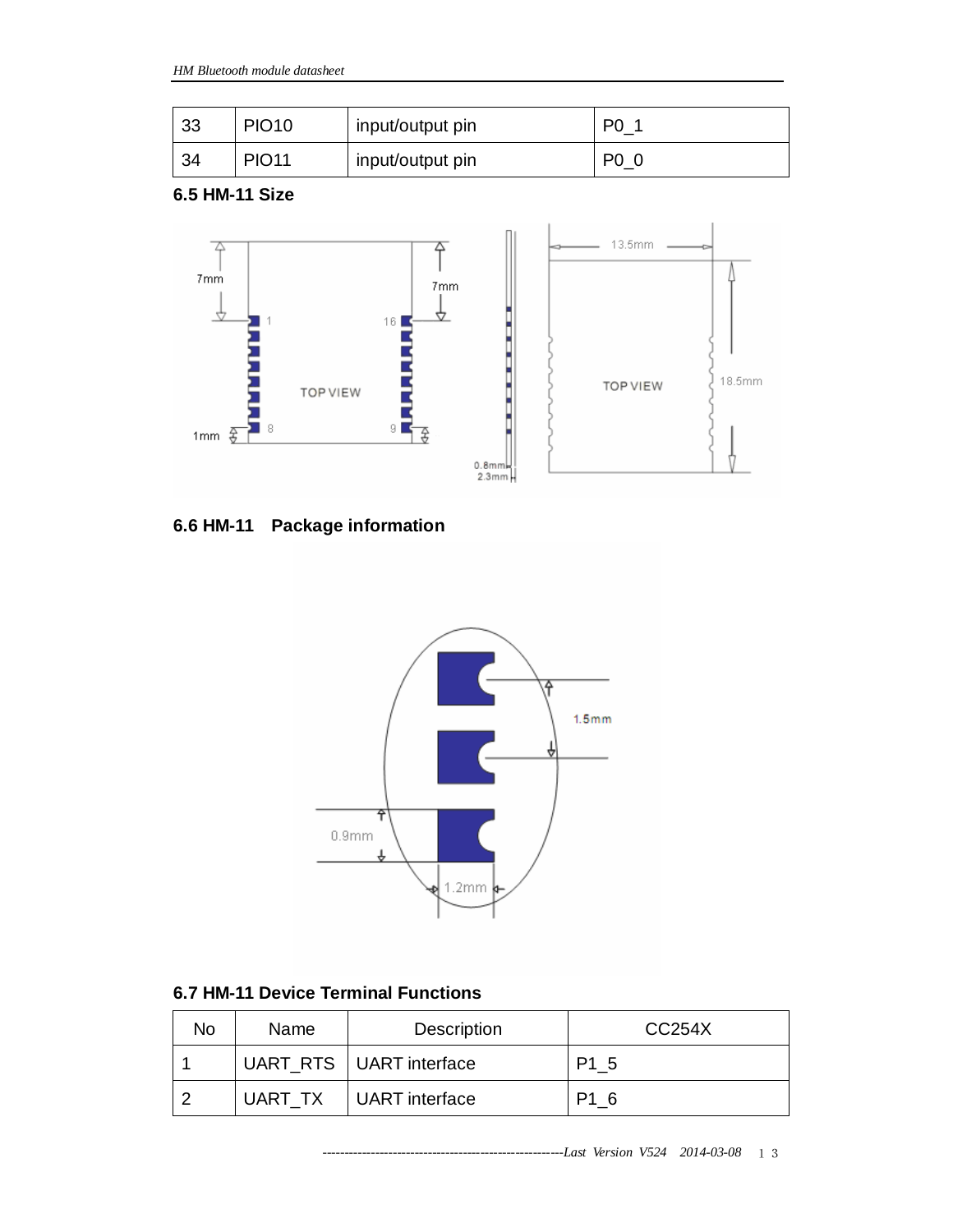| 3  | UART_CTS         | <b>UART</b> interface | $P1_4$           |
|----|------------------|-----------------------|------------------|
| 4  | UART_RX          | <b>UART</b> interface | $P1_7$           |
| 5  | <b>NC</b>        | <b>NC</b>             | $P2_1$           |
| 6  | <b>NC</b>        | <b>NC</b>             | $P2_2$           |
| 7  | <b>NC</b>        | <b>NC</b>             | PIN <sub>2</sub> |
| 8  | <b>NC</b>        | <b>NC</b>             | PIN <sub>3</sub> |
| 9  | <b>VCC</b>       | V3.3                  | <b>VCC</b>       |
| 10 | <b>NC</b>        | NC or VCC             |                  |
| 11 | <b>RESETB</b>    | Reset if low <100ms   | RESET_N          |
| 12 | <b>GND</b>       | Ground                | <b>GND</b>       |
| 13 | PIO <sub>3</sub> | input/output line     | $P1_1$           |
| 14 | PIO <sub>2</sub> | input/output line     | $P1_0$           |
| 15 | PIO <sub>1</sub> | <b>System LED</b>     | $P0_7$           |
| 16 | PIO <sub>0</sub> | <b>System KEY</b>     | $P0_6$           |

# **6.8 HM-15**

HM-15 is based HM-10, a real USB interface.

![](_page_13_Picture_4.jpeg)

**6.9 HM-Sensor**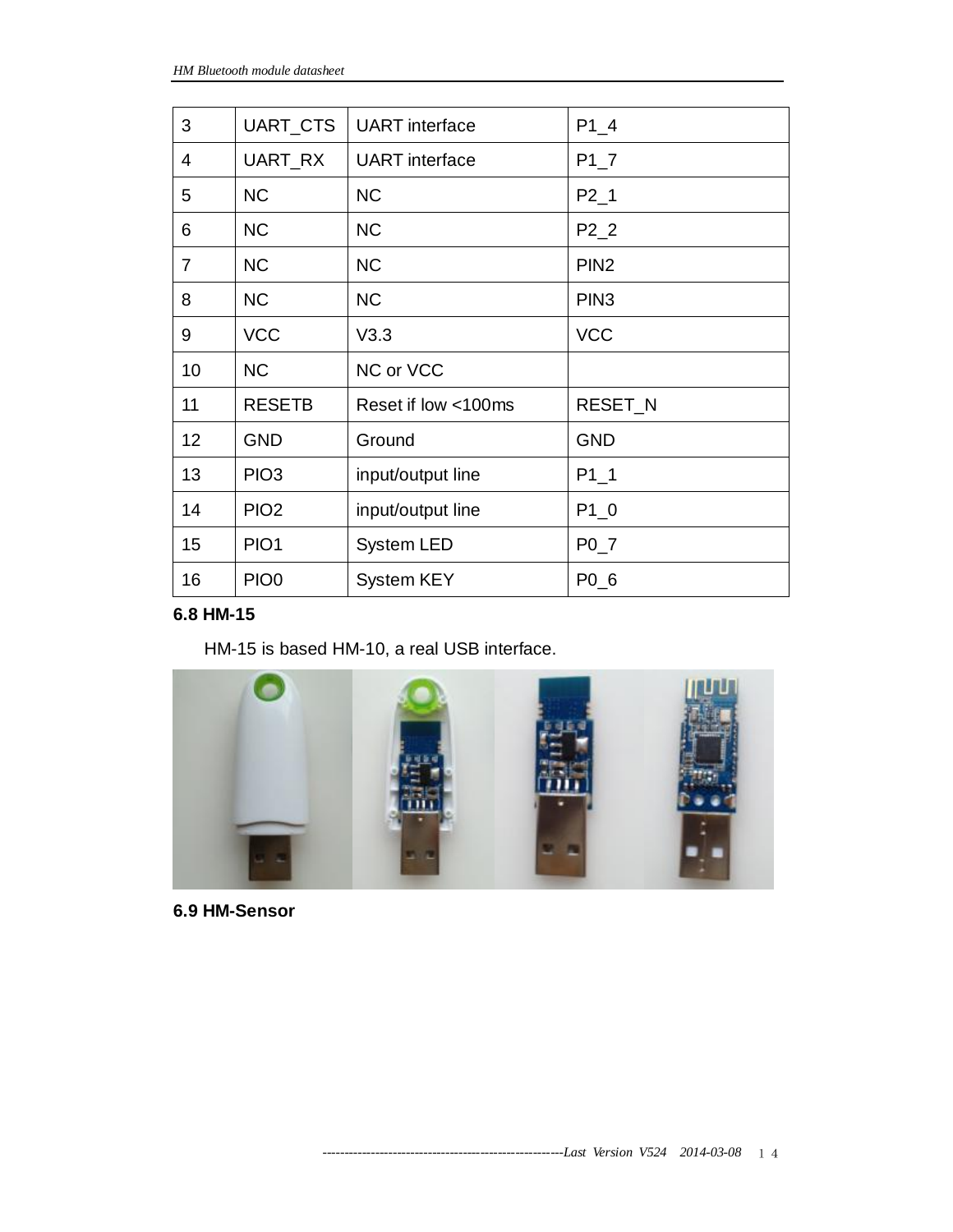![](_page_14_Picture_1.jpeg)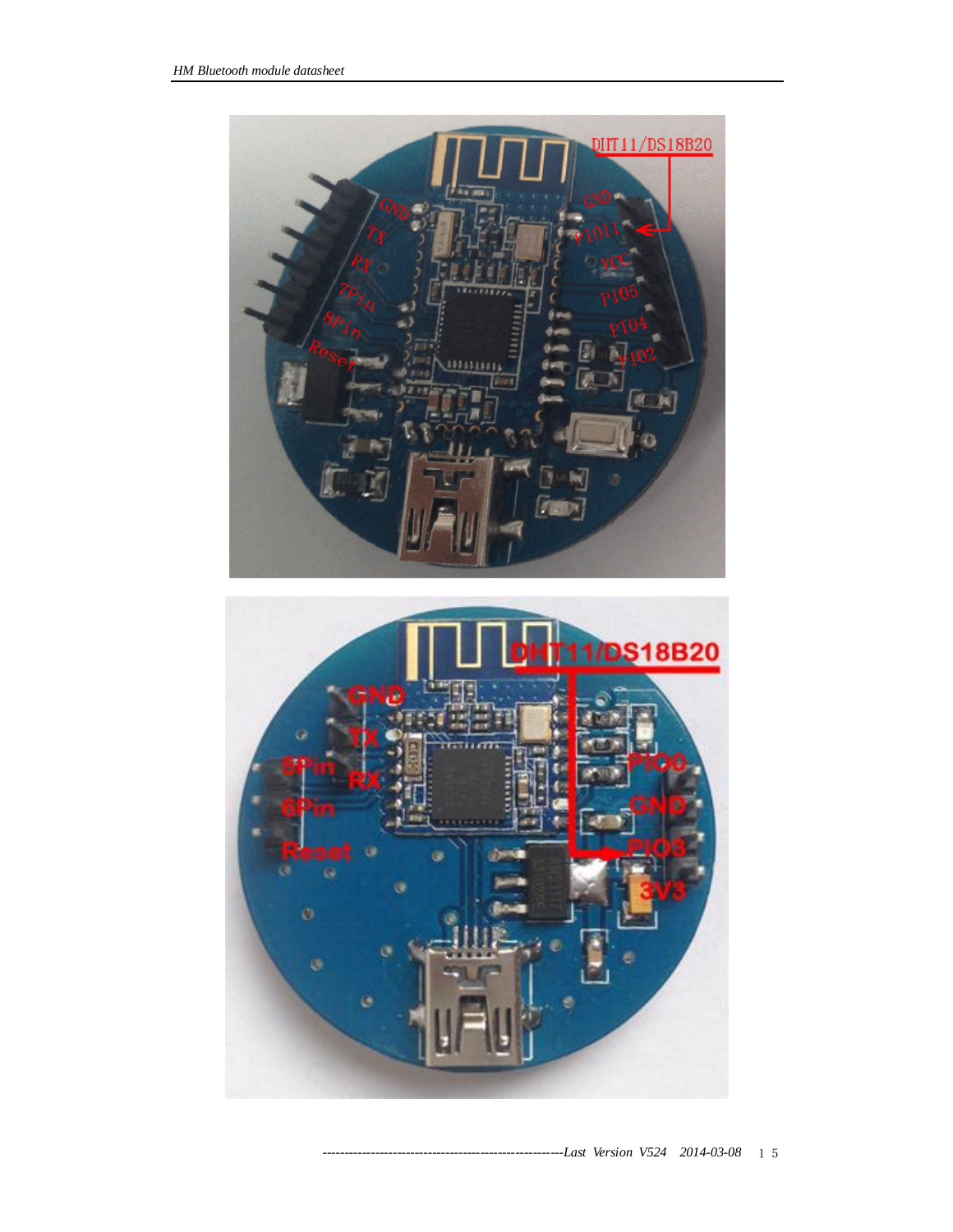#### **7. System function**

#### **How to wake up module from sleep mode?**

There are two ways to wake up module from sleep mode.

7.1 Send "I am iron man, I am iron man, I am iron man I am iron….." string. Yes, that is a joke, in sleep mode, you can send a long string (Length > 80 or more), that string can made module wake up, and you will receive "OK+WAKE" string through UART. That string can't include any AT commands.

7.2 Long press system KEY >=1000 ms.

After wake up module, you can send and receive AT commands.

#### **How to let module into sleep mode?**

In discoverable mode, send "AT+SLEEP" string through UART, if all is okay, module will return "OK+SLEEP" string and into sleep mode.

## **System KEY function (PIO0)**

Press if Low > 1000ms:

7.3.1 If Module is in sleep mode

Module will wake up immediately, if AT+NOTI value is "1", module will send "OK+WAKE" string through UART.

7.3.2 If Module has already connected to remote device

Module will disconnect from remote device.

7.3.3 If Module is standby mode

Module will reset to default configuration. Then restart.

#### **System LED function (PIO1)**

In sleep mode, LED has turned off.

If AT+PIO10 is setup

Unconnected status: Output High 500 ms, Low 500 ms

Connected status: Output High

If AT+PIO11 is setup

Unconnected status: Output Low.

Connected status: Output High.

#### **System work Mode**

*-------------------------------------------------------Last Version V524 2014-03-08* 16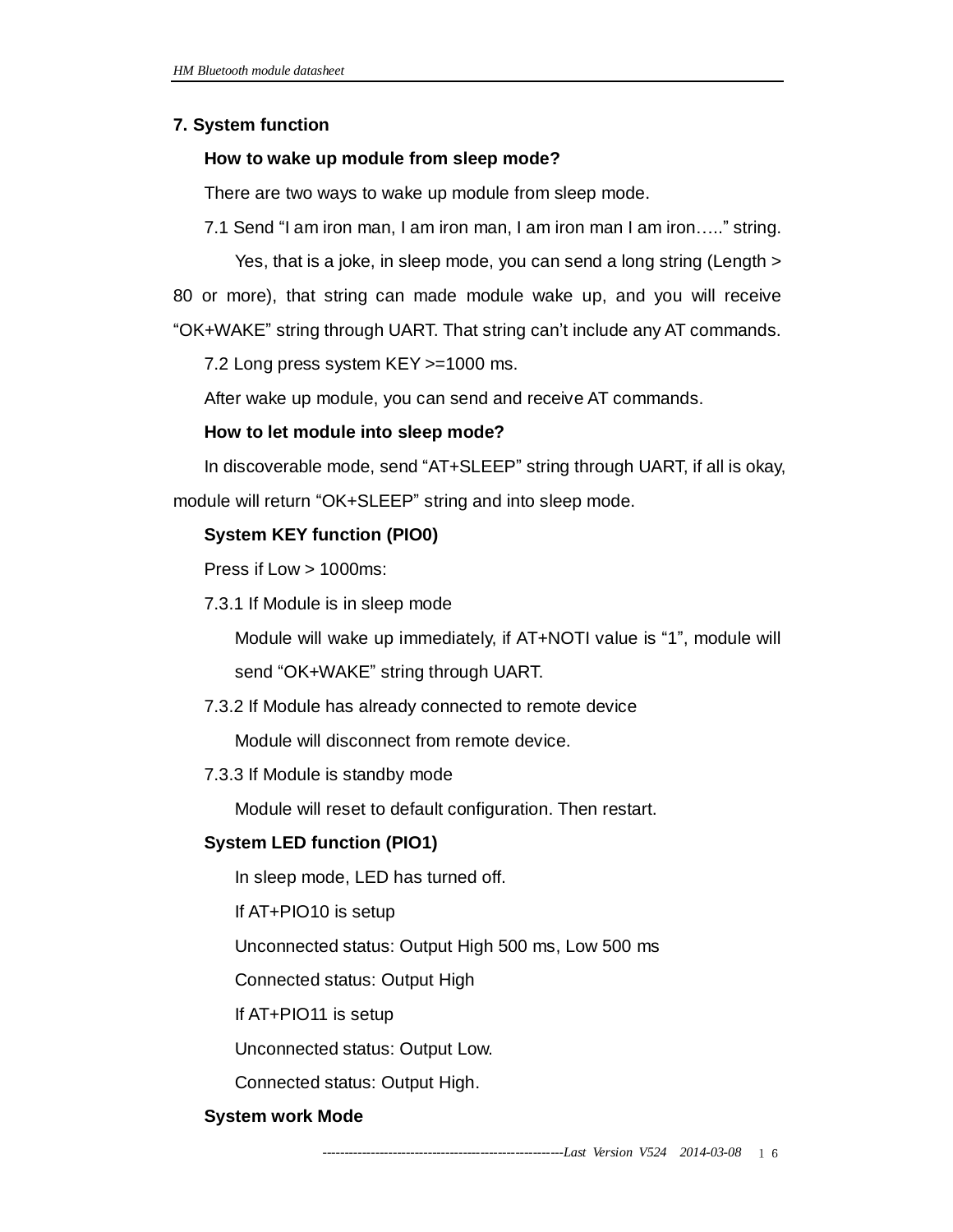A) Mode 0(Transmission mode):

When not connected, through the AT command configuration module, connection, only for serial data transmission.

B) Mode 1(PIO acquisition mode):

When not connected, through the AT command configuration module, connection, a) serial data transmission. b) Control of the PIO2,3 output state(HM-11 has none). c) The acquisition of PIO4 ~ 11 input state(HM-11 only PIO2,3).

C) Mode 2(Remote control mode):

When not connected, through the AT command configuration module, connection, a) serial data transmission. b) Control of the PIO2~11 output state(HM-11 only PIO2,3).

#### **8 AT Commands**

Factory default setting:

Name: HMSoft; Baud: 9600, N, 8, 1; Pin code: 000000; Peripheral Role; transmit mode.

AT Command format:

Uppercase AT command format. string format, without any other symbol. (e.g.  $\forall$ r or  $\forall$ n).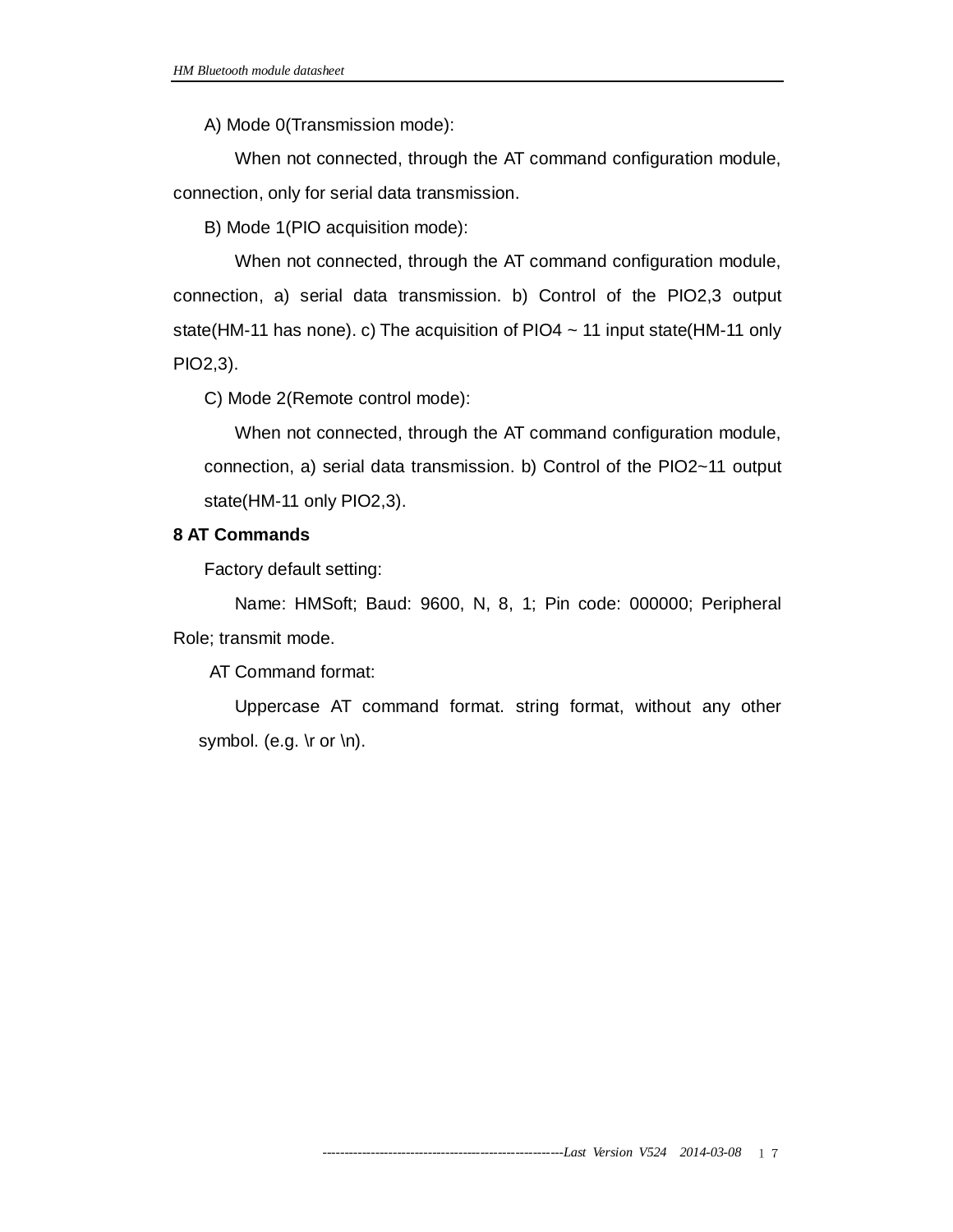| HIComAssistantV1.5<br>÷                                                                                                                                                                   |         |               |                                               | $\overline{\phantom{a}}$ |
|-------------------------------------------------------------------------------------------------------------------------------------------------------------------------------------------|---------|---------------|-----------------------------------------------|--------------------------|
| Com Port COM59<br>$\overline{\phantom{0}}$<br>Baud rate 9600<br>$\overline{\phantom{a}}$<br>$\overline{\phantom{a}}$<br>Parity Bit None<br>$\blacktriangledown$<br>Stop Bit 1<br>Open Com |         |               |                                               |                          |
| Choose<br>4.0AT<br>▼<br>Choose<br>2.1AT<br>$\blacktriangledown$                                                                                                                           |         |               |                                               |                          |
| HEX Send Clear Send<br>Clear Recv<br><b>HEX Disp</b>                                                                                                                                      |         |               |                                               |                          |
|                                                                                                                                                                                           | AT      |               |                                               |                          |
| HuaMao technology                                                                                                                                                                         | Upgrade | Reset counter | transmission interval 1000<br>Auto Send<br>ms | Send                     |
| www. jnuamao. cn                                                                                                                                                                          | Recv:0  | Send:0        | HM-10/11 perfect support IOS, Android, PC     |                          |

On Transmit version: Only accept AT Command from UART interface when Bluetooth device is not connected with remote device.

On Remote version: Can accept AT Command from UART interface when Bluetooth Device is not connected with remote device, Also can accept AT Command from remote Bluetooth device when connected that.

On PIO collection version: Only accept AT Command from UART interface when Bluetooth device is not connected with remote device.

Bluetooth V2.1 version Command is not here, please download datasheet from [http://www.jnhuamao.cn/Bluetooth\\_en.rar](http://www.jnhuamao.cn/Bluetooth_en.rar)

1. Test Command

| Send | Receive | Parameter |
|------|---------|-----------|
| - 11 | ΟK      | None      |
|      | OK+LOST |           |

If Module is not connected to remote device will receive: "OK"

If Module has connected, module will disconnected from remote device, if "AT

+ NOTI" is setup to 1, will receive: "OK+LOST"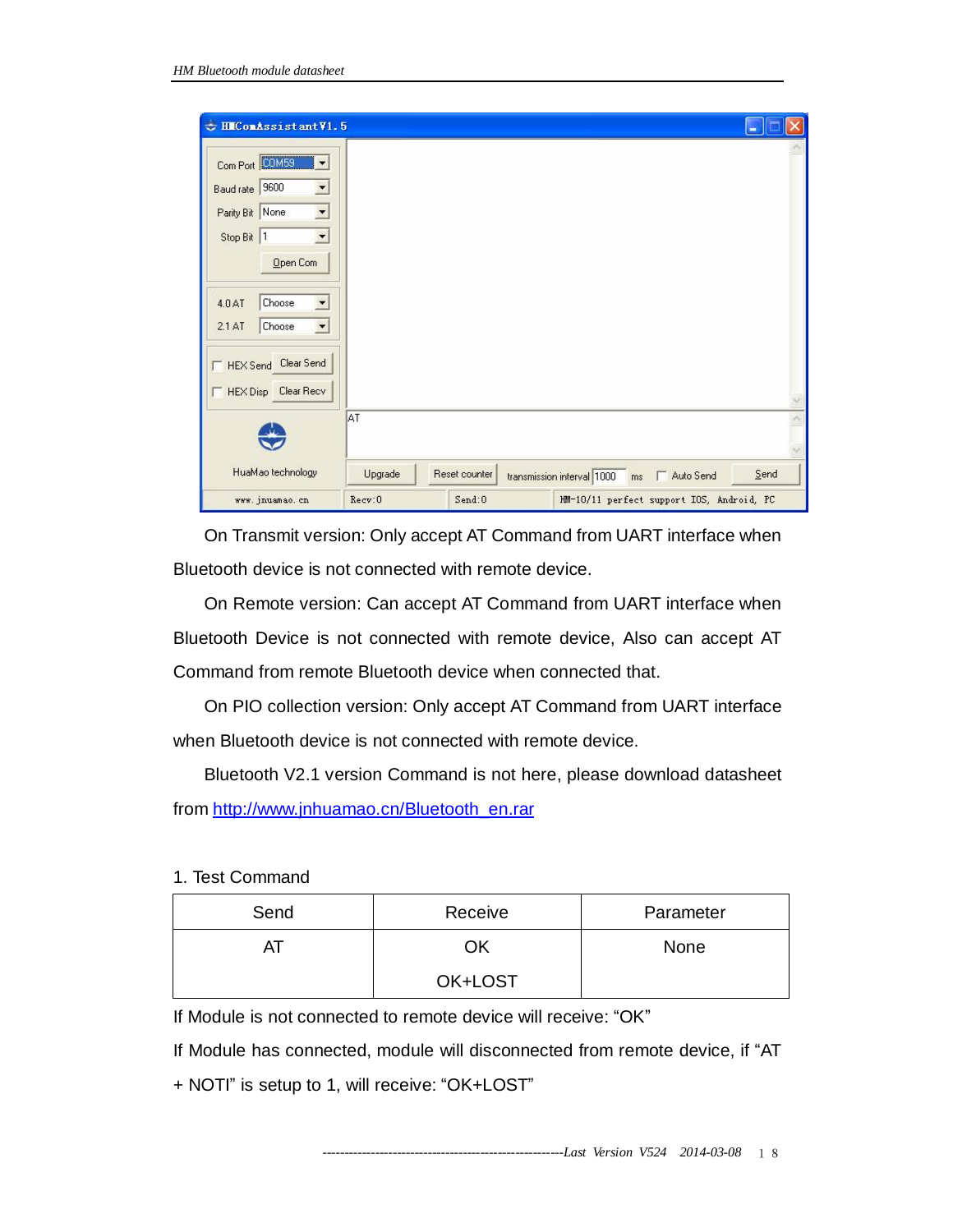## 2. Query module address

| Send     | Receive                    |             |
|----------|----------------------------|-------------|
| AT+ADDR? | <b>OK+ADDR:MAC Address</b> | <b>None</b> |

#### 3. Query/Set Advertising interval

| Send          | Receive        | Parameter           |
|---------------|----------------|---------------------|
| AT+ADVI?      | OK+ Get:[Para] | None                |
| AT+ADVI[Para] | OK+ Set:[Para] | Para: $0 \sim F$    |
|               |                | 0:100ms             |
|               |                | $1:152.5$ ms        |
|               |                | 2:211.25 ms         |
|               |                | $3:318.75$ ms       |
|               |                | 4:417.5 ms          |
|               |                | 5:546.25 ms         |
|               |                | 6:760 ms            |
|               |                | $7:852.5$ ms        |
|               |                | 8:1022.5 ms         |
|               |                | 9:1285 ms           |
|               |                | A: 2000ms           |
|               |                | B: 3000ms           |
|               |                | C: 4000ms           |
|               |                | D: 5000ms           |
|               |                | E: 6000ms           |
|               |                | F: 7000ms           |
|               |                | Default: 9          |
|               |                | HMSoft Default: 0   |
|               |                | HMSensor Default: 9 |

The maximum 1285ms recommendations form the IOS system. That is to say, 1285ms is apple allowed, but in response to scan and connected all the time will be long.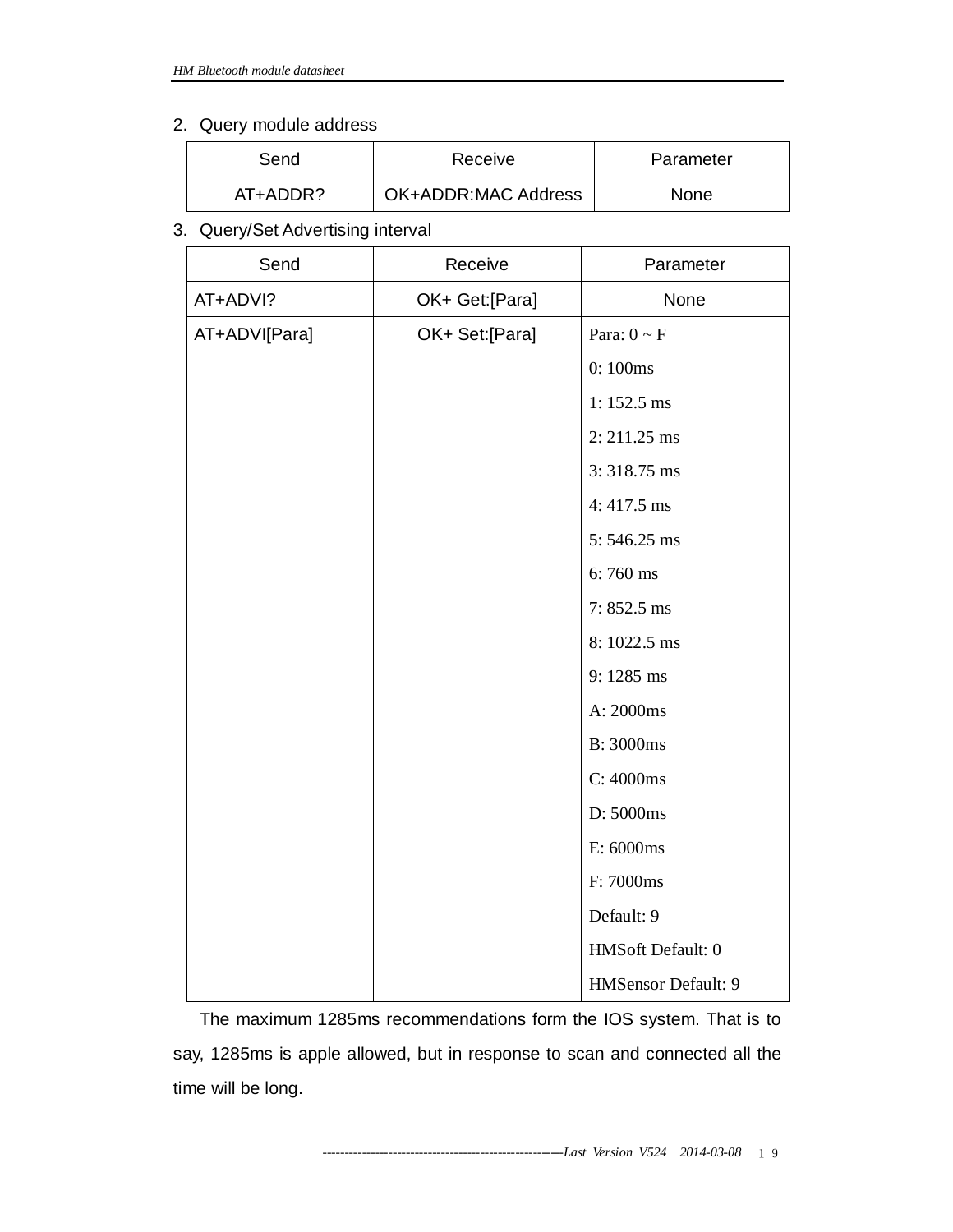This command is added since V517 version.

V522 allow max value F.

4. Query/Set Advertising Type

| Send          | Receive         | Parameter                 |
|---------------|-----------------|---------------------------|
| AT+ADTY?      | OK+ Get:[Para]  | None                      |
| AT+ADTY[Para] | OK+ Set: [Para] | Para: $0 \sim 3$          |
|               |                 | 0: Advertising            |
|               |                 | ScanResponse,             |
|               |                 | Connectable               |
|               |                 | 1: Only allow last device |
|               |                 | connect in 1.28 seconds   |
|               |                 | 2: Only allow Advertising |
|               |                 | and ScanResponse.         |
|               |                 | 3: Only allow Advertising |
|               |                 | Default: 0                |

Added since V519

5. Query/Set ANCS switch

| Send          | Receive         | Parameter        |
|---------------|-----------------|------------------|
| AT+ANCS?      | OK+ Get: [Para] | None             |
| AT+ANCS[Para] | OK+ Set:[Para]  | Para: $0 \sim 1$ |
|               |                 | $0:$ Off         |
|               |                 | 1:On             |
|               |                 | Default: 0       |

Note1: This command added in V524.

Note2: Please send AT+RESET to restart module if you set value 1.

Note3: Must execute AT+TYPE3 first.

6. Query/Set whitelist switch

| Send     | Receive         | Parameter   |
|----------|-----------------|-------------|
| AT+ALLO? | OK+ Get: [Para] | <b>None</b> |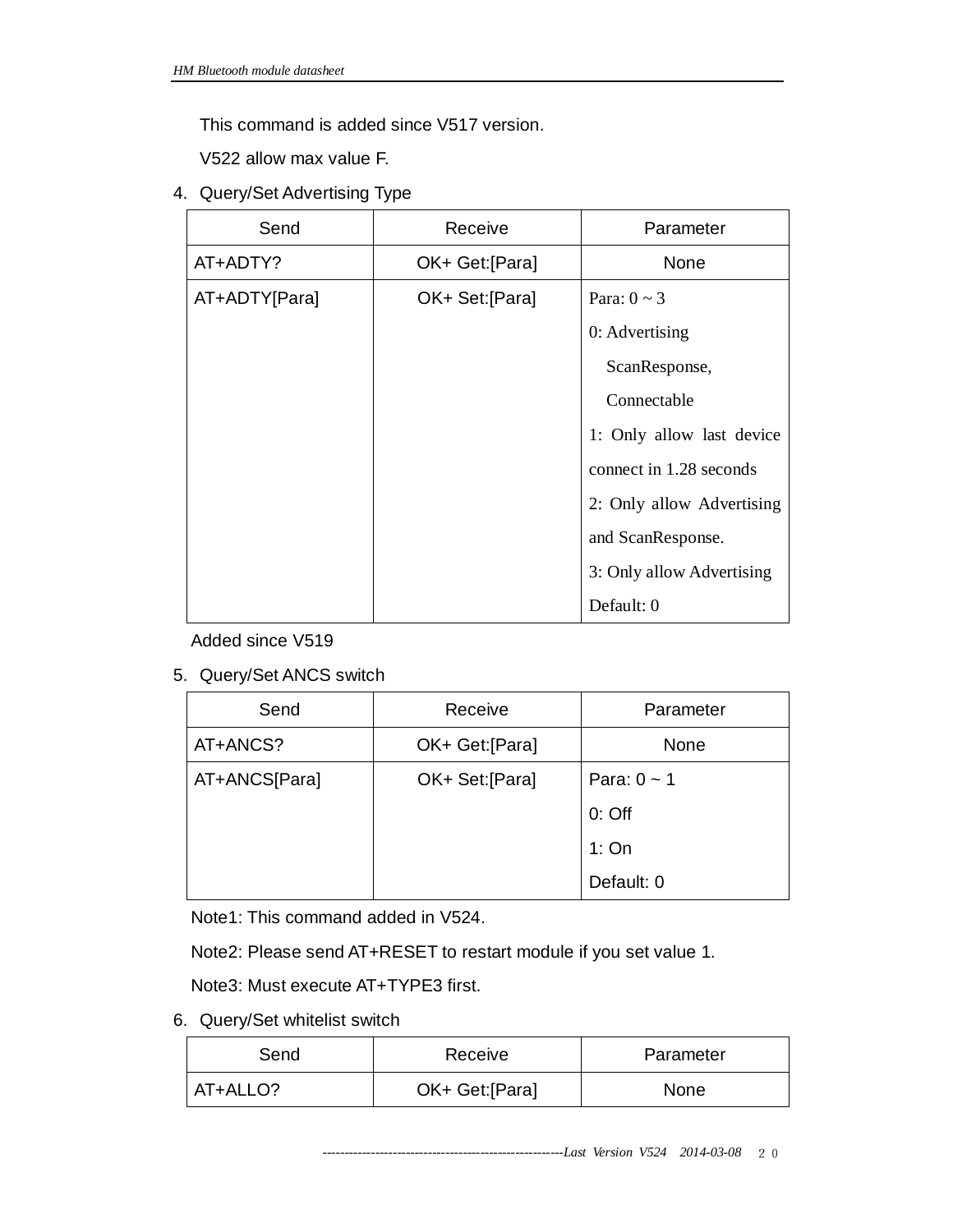| AT+ALLO[Para] | OK+ Set: [Para] | Para: $0 \sim 1$ |
|---------------|-----------------|------------------|
|               |                 | $0:$ Off         |
|               |                 | 1: On            |
|               |                 | Default: 0       |

Note1: This command added in V523.

Note2: Whitelist allow three mac address link to module. Please use AT+AD command set whitelist mac address.

7. Query/Set whitelist mac address

| Send                  | Receive          | Parameter          |
|-----------------------|------------------|--------------------|
| $AT+AD[para1]$ ?      | OK+ Get: [Para2] | None               |
| AT+ALLO[Para1][Para2] | OK+ Set: [Para2] | Para1: 1, 2, 3     |
|                       |                  | Para2: MAC address |
|                       |                  | Para1 default: 0   |

Note1: This command added in V523.

E.g.

Send AT+ID1001122334455

Recv OK+Set:001122334455

8. Query/Set battery monitor switch

| Send          | Receive         | Parameter        |
|---------------|-----------------|------------------|
| AT+BATC?      | OK+ Get: [Para] | None             |
| AT+BATC[Para] | OK+ Set: [Para] | Para: $0 \sim 1$ |
|               |                 | $0:$ Off         |
|               |                 | 1:On             |
|               |                 | Default: 0       |

This command added in V520

9. Query battery information

| Send     | Receive        | Parameter     |
|----------|----------------|---------------|
| AT+BATT? | OK+BATT:[Para] | Para: 000~100 |

There has three ways to get battery information: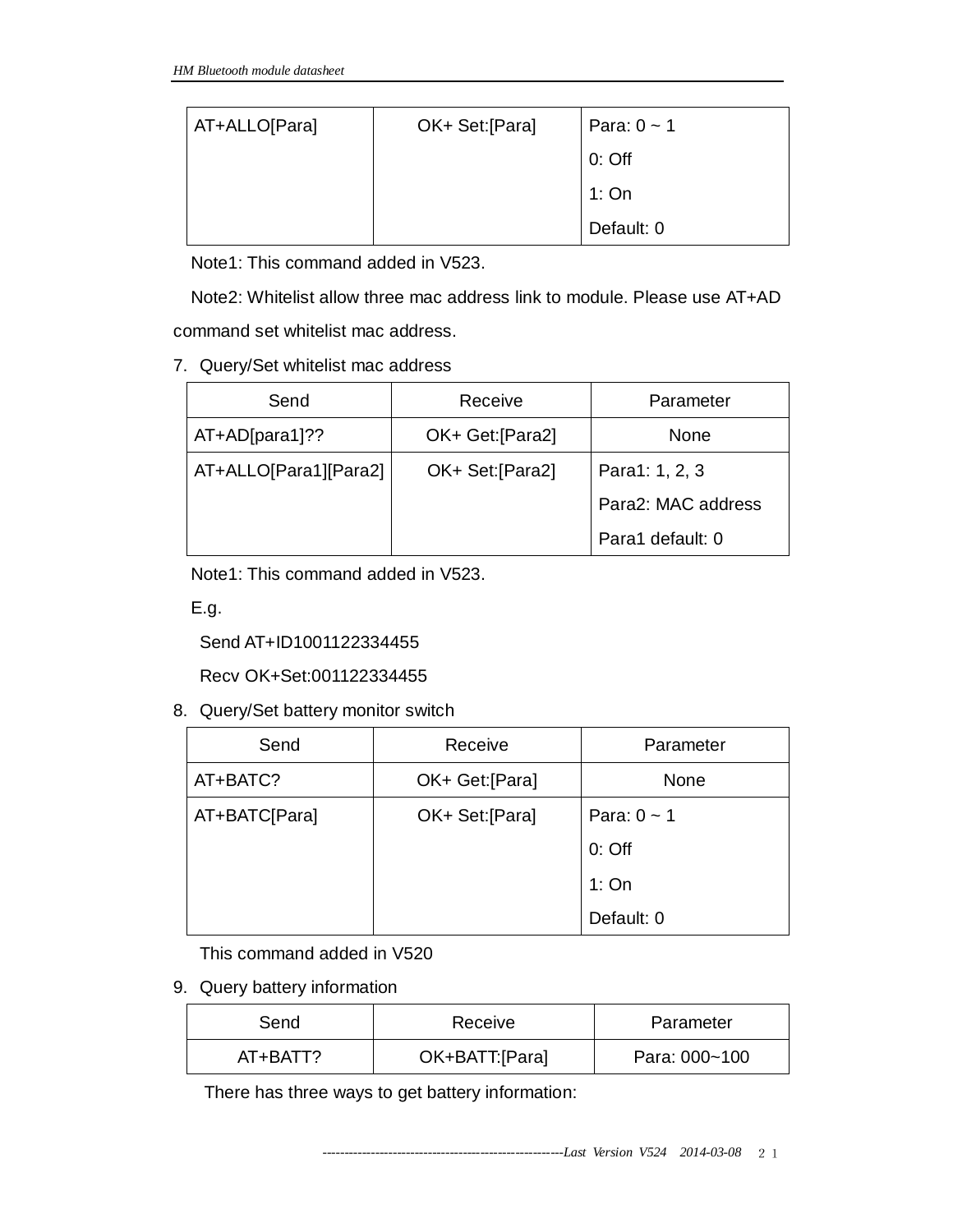- a. Before establishing a connection, Send "AT+BATT?" through UART.
- b. After established a connection, In Mode 1 or 2, remote side send "AT+BATT?"

Battery information has included in scan response data package, one hour update once. You can use Android or IOS discovery module, when module has been discovered, you can get it from scan result array.

Data format is  $0x02$ ,  $0x16$ ,  $0x00$ ,  $0xB0$ , [reserved], [temperature], [ humidity], [battery].

Android:

Included in OnLeScan function result array, you can see it direct.

private BluetoothAdapter.LeScanCallback mLeScanCallback = new BluetoothAdapter.LeScanCallback() {

```
-------------------------------------------------------Last Version V524 2014-03-08 22
       @Override 
       public void onLeScan(final BluetoothDevice device, int rssi, 
                  byte[] scanRecord) { 
             ......<Other code>...... 
             String sBatt = ""; //Battery 
             String sTemp = ""; //Temperature 
             String sHumi = ""; //Humidity 
            for(int i = 0; i < scanRecord.length; i++)
\{ if(i + 7 < scanRecord.length) 
 { 
                        //Since V522 
                       if(scanRecord[i] == 0x07 && scanRecord[i + 1] == 0x16& scanRecord[1 + 2] = 0x00 && scanRecord[1 + 3] = 0xB0)
\{if(scanRecord[i + 7] > 0)sBatt = String.valueOf(scanRecord[i + 7]);
                             if(scanRecord[i + 5] > 0)sTemp = String.valueOf(scanRecord[i + 5]);
```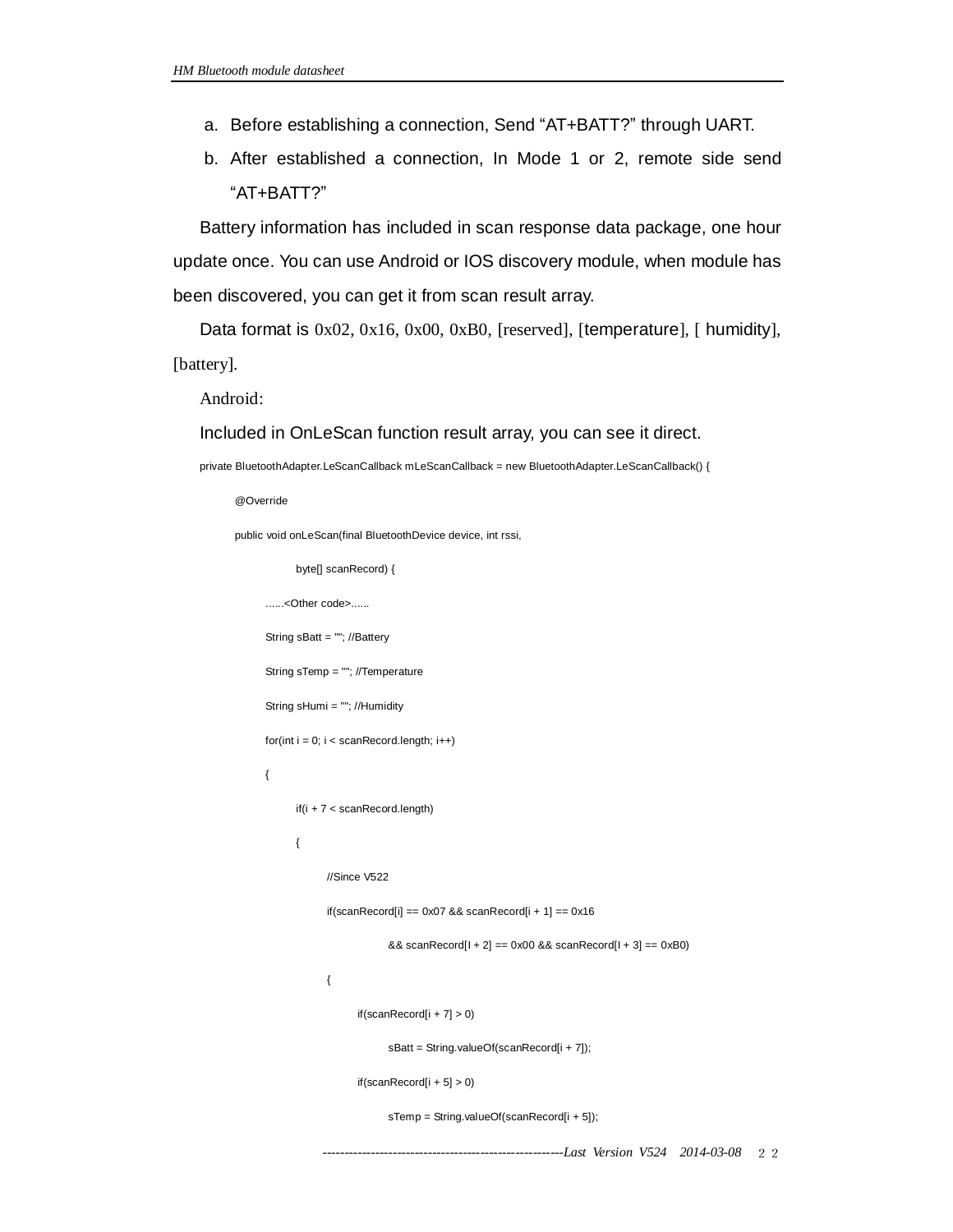```
if(scanRecord[i + 6] > 0)sHumi = String.valueOf(scanRecord[i + 6]);
 } 
                  } 
             } 
             ......<Other code>...... 
       } 
}; 
iOS:
```
c. Included in LeScan function result NSDictionary struct, service id is 0xB000.

10.Set iBeacon into service mode(\*)

| Send     | Receive  | Parameter |
|----------|----------|-----------|
| AT+BUSHU | OK+BUSHU |           |

This command is added in V520, Removed in V521, Please use AT+DELO

This command set iBeacon into service mode until next power on.

In service mode, module not allow any link request.

BUSHU is Chinese spelling, meaning the deployment.

Note: Should to open iBeacon switch first (AT+IBEA).

11.Query/Set Bit format

| Send           | Receive        | Parameter            |
|----------------|----------------|----------------------|
| AT+BIT7?       | OK+Get:[para1] | Para1: bit7 switch.  |
| AT+BIT7[para1] | OK+Set:[para1] | 0-----Not compatible |
|                |                | 1-----Compatible     |
|                |                | Default: 0           |

This command is used only for compatible uses 7 data bits, 2 stop bit device.

12.Query/Set baud rate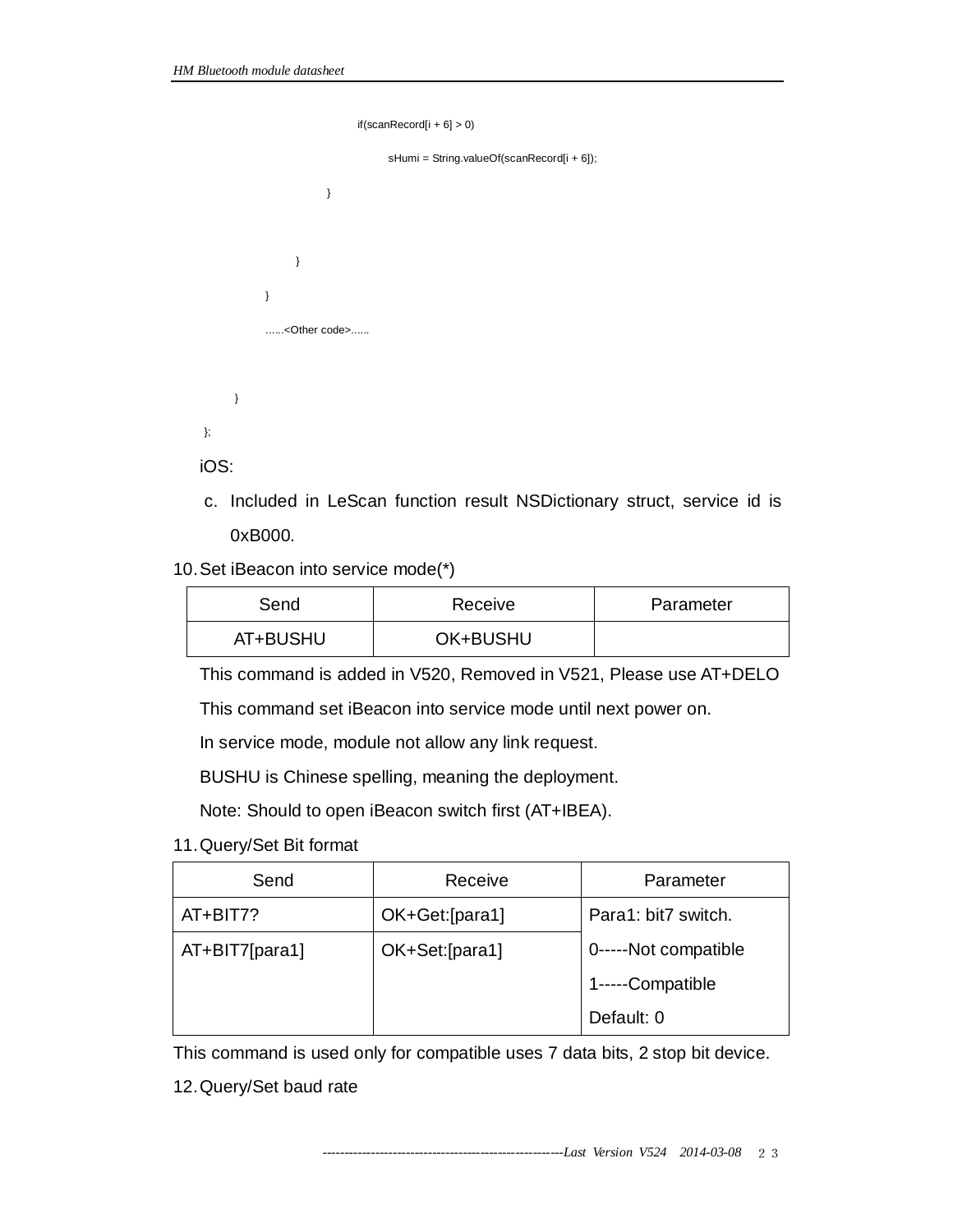| Send           | Receive        | Parameter            |
|----------------|----------------|----------------------|
| AT+BAUD?       | OK+Get:[para1] | Para1: Baud rate No. |
| AT+BAUD[para1] | OK+Set:[para1] | 0---------9600       |
|                |                | 1---------19200      |
|                |                | 2---------38400      |
|                |                | 3----------57600     |
|                |                | 4---------115200     |
|                |                | 5---------4800       |
|                |                | 6---------2400       |
|                |                | 7---------1200       |
|                |                | 8---------230400     |
|                |                | Default: 0(9600)     |

#### e.g.

Query baud:

Send: AT+BAUD?

Receive: OK+Get:0

Setup baud:

Send: AT+BAUD1

Receive: OK+Set:1

Note: If setup to Value 7, After next power on, module will not support any

AT Commands, until PIO0 is pressed, Module will change Baud to 9600.

13.Query/Set Characteristic

| Send           | Receive         | Parameter            |
|----------------|-----------------|----------------------|
| $AT + CHAR?$   | OK+Get:[para1]  | Para1: 0x0001~0xFFFE |
| AT+CHAR[para1] | OK+Set: [para1] | Default: 0xFFE1      |

e.g. change characteristic value to 0xAAA0

Send: AT+CHAR0xAAA0

Recv: OK+Set:0xAAA0

14.Clear Last Connected device address

*-------------------------------------------------------Last Version V524 2014-03-08* 24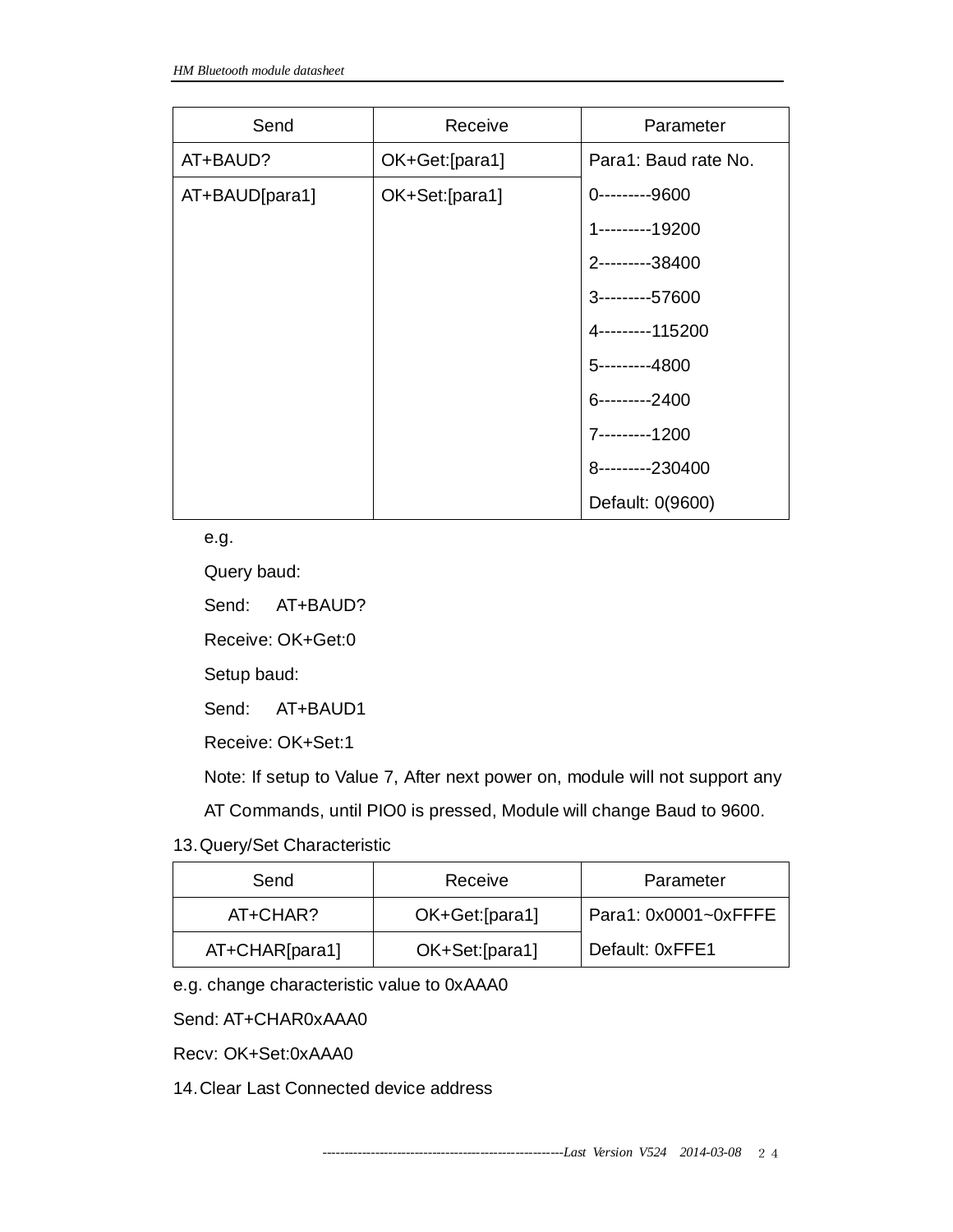| Send     | Receive  | Parameter |
|----------|----------|-----------|
| AT+CLEAR | OK+CLEAR | None      |

Notice: Only Central role is used.

#### 15.Try connect to last succeeded device

| Send     | Receive        | Parameter         |
|----------|----------------|-------------------|
| AT+CONNL | OK+CONN[Para1] | Para1: L, E, F, N |
|          |                | L: Connecting     |
|          |                | E: Connect error  |
|          |                | F: Connect Fail   |
|          |                | N: No Address     |

Notice: Only Central role is used.

If remote device has already connected to other device or shut down,

"OK+CONNF" will received after about 10 seconds.

# 16.Try connect an address

| Send          | Receive        | Parameter          |
|---------------|----------------|--------------------|
| AT+CON[Para1] | OK+CONN[Para2] | Para1: Address     |
|               |                | Like: 0017EA090909 |
|               |                | Para2: A, E, F     |
|               |                | A: Connecting      |
|               |                | E: Connect error   |
|               |                | F: Connect Fail    |

Notice: Only central role is used.

If remote device has already connected to other device or shut down, "OK+CONNF" will received after about 10 Seconds.

e.g.

Try to connect an device which MAC address is 00:17:EA:09:09:09

Send: AT+CON0017EA090909

May receive a reply:

OK+CONNA ========= Accept request, connecting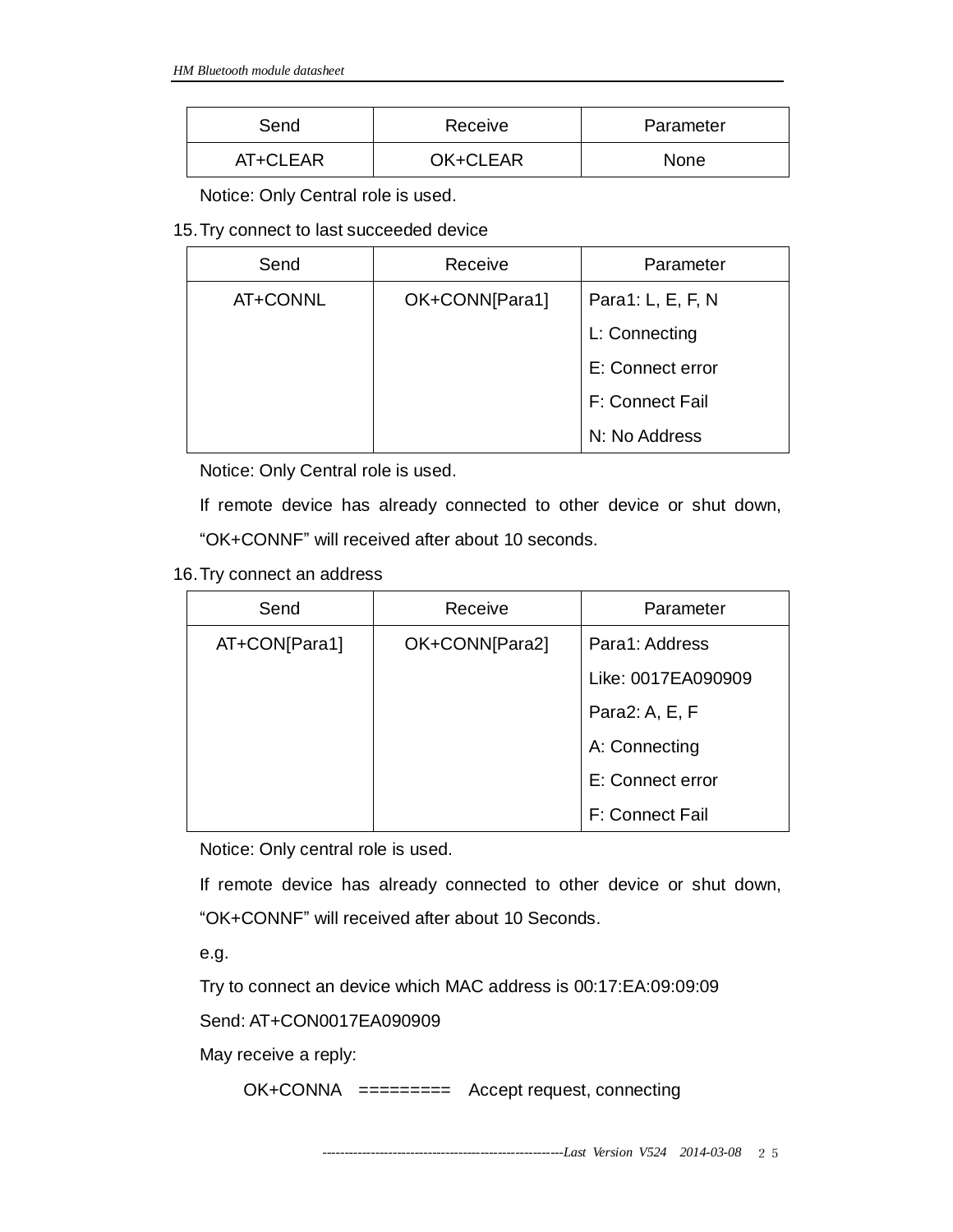|  | $OK+CONNE$ ========= Connect error                                       |
|--|--------------------------------------------------------------------------|
|  | $OK+CONN$ $=$ $=$ $=$ $=$ $=$ $=$ $=$ $Connected$ , if $AT+NOT$ is setup |
|  |                                                                          |

17.Query PIO04~PIO11 input(output) state

| Send     | Receive          | Parameter        |
|----------|------------------|------------------|
| AT+COL?? | OK+ Col: [Para1] | Para1: 0x00~0xFF |

Para1 is a byte, has 8 bits, bit  $7 \sim$  bit 0 is map to the PIO4  $\sim$  PIO11.

This command is added since V515 version.

18.Query/Set PIO collection rate

| Send          | Receive          | Parameter     |
|---------------|------------------|---------------|
| AT+CYC??      | OK+ Get:[para1]  | Para1: 00~99  |
| AT+CYC[para1] | OK+ Set: [para1] | Unit: seconds |
|               |                  | Default: 10   |

In mode 1, when PIO state is change, module will send OK+Col:[xx] to

UART or remote side. This command is set send interval.

This command is added since V515 version.

19.Start a device discovery scan

| Send     | Receive        | Parameter                |
|----------|----------------|--------------------------|
| AT+DISC? | OK+DISC[para1] | Para1: S, E, Address     |
|          |                | string                   |
|          |                | S: Start discovery       |
|          |                | E: End discovery         |
|          |                | Address string:          |
|          |                | Discovered device        |
|          |                | address information      |
|          |                | max results is 6 devices |

Please set AT+ROLE1 and AT+IMME1 first.

e.g.

Send: AT+DISC?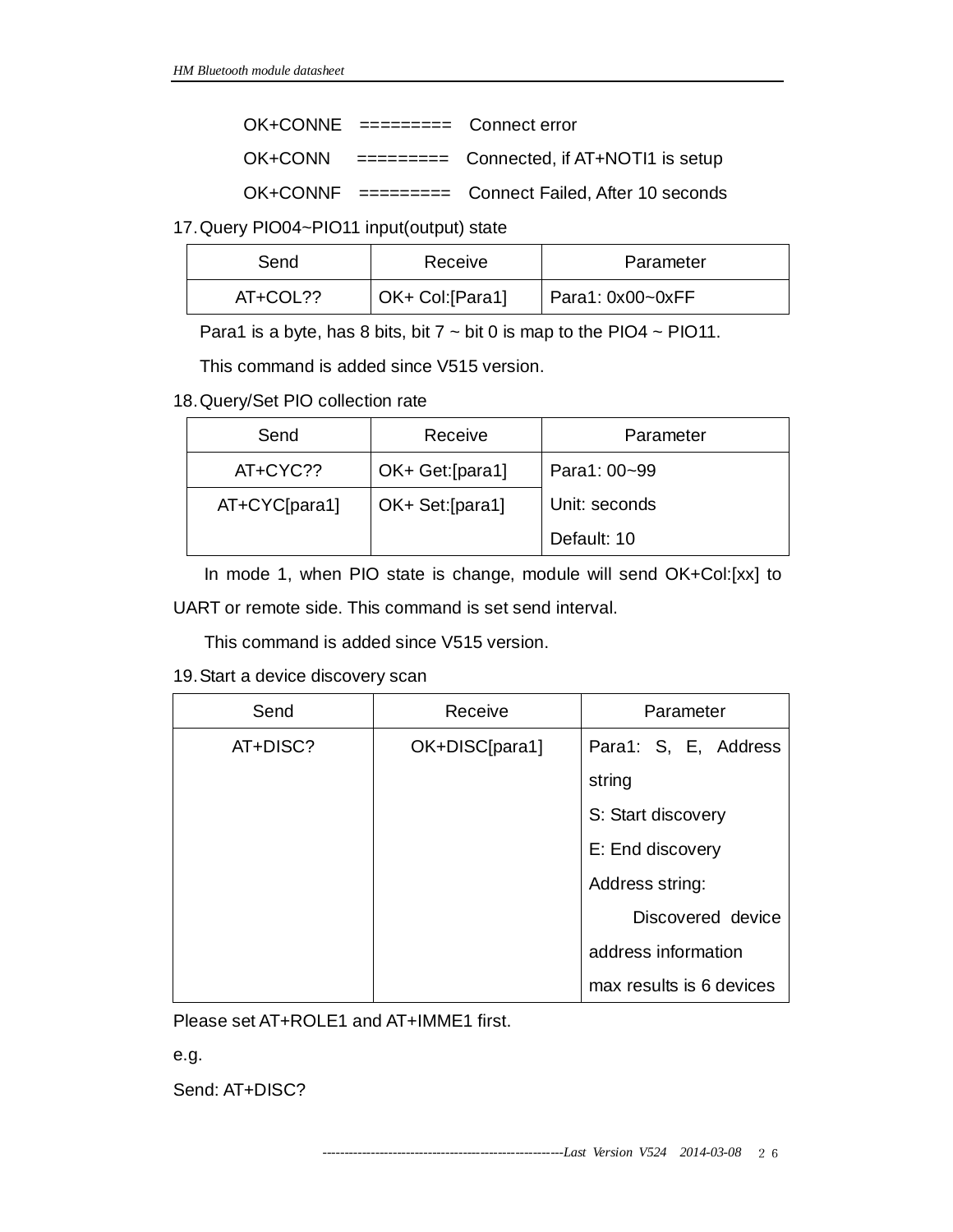Recv: OK+DISCS

Recv: OK+DISC:123456789012 (discovered device address information)

If AT+SHOW1 is setup, you will receive then Name information as follow

Recv: OK+NAME: xxx

After send Name value, will send two extra "\r\n" value ASCII byte Recv: OK+DISC:234567890123

Recv: OK+NAME: xxx

After send Name value, will send two extra "\r\n" value ASCII byte

 $\ldots$ ...(Max results is 6, use array 0~5)

Recv: OK+DISCE

Connect to a discovered device: AT+CONN0, AT+CONN1……AT+CONN5

20.Connect to an Discovery device

| Send           | Receive        | Parameter           |
|----------------|----------------|---------------------|
| AT+CONN[para1] | OK+CONN[para2] | Para1: 0~5          |
|                |                | Para2: E, F, 0~5    |
|                |                | E: Link error       |
|                |                | F: Link failed      |
|                |                | 0~5: Try to connect |

This command is use after execute AT+DISC?

This command will clear all discovery data.

21.Query/Set iBeacon deploy mode

| Send           | Receive        | Parameter               |
|----------------|----------------|-------------------------|
| AT+DELO[para1] | OK+DELO[para1] | Para1: 1, 2             |
|                |                | 1: Allowed to broadcast |
|                |                | and scanning            |
|                |                | 2: Only allow broadcast |

After receive OK+DELO[para1], module will reset after 500ms.

This command will let module into non-connectable status until next power on.

22.Query/Set filter of HM modules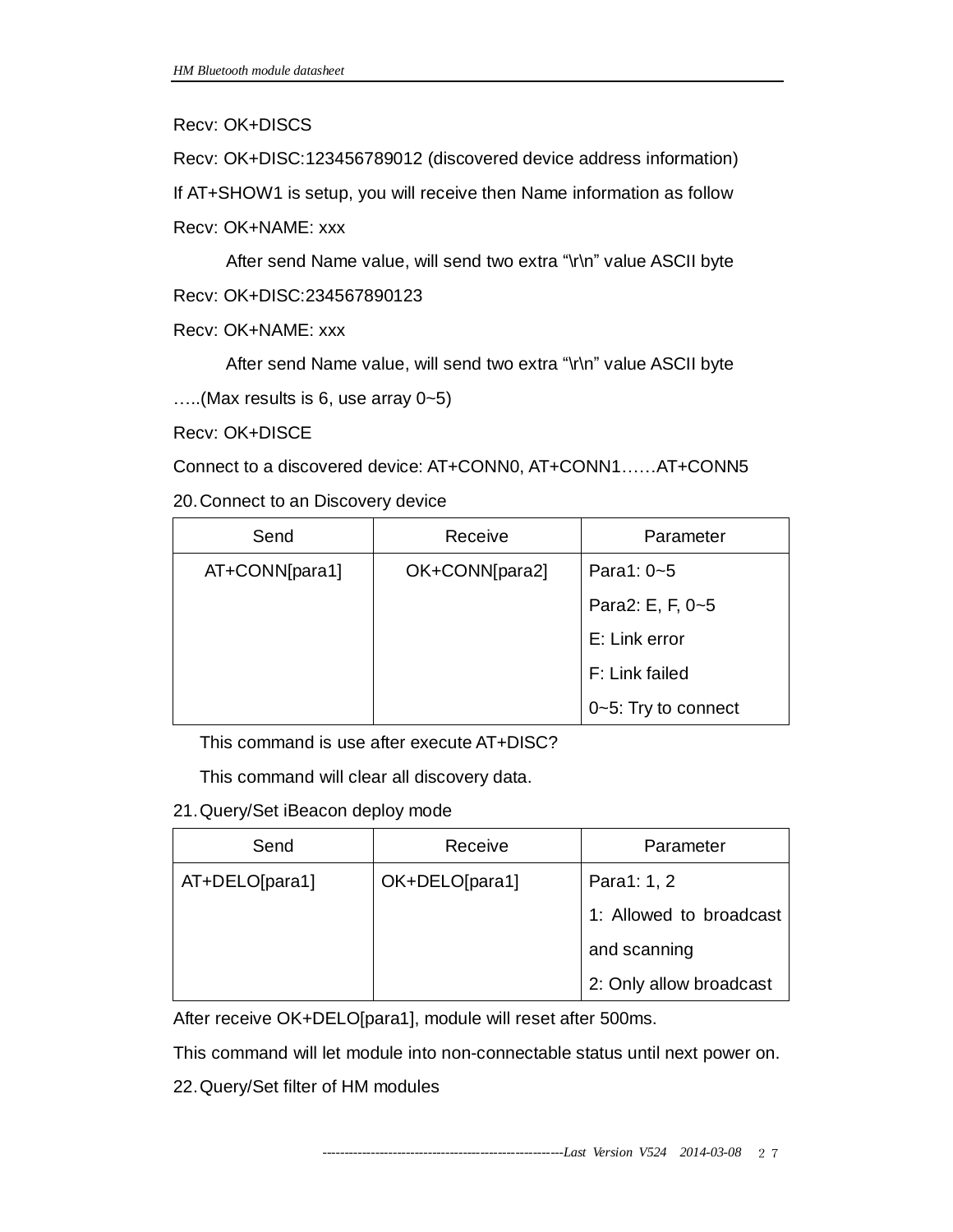| Send           | Receive          | Parameter                    |
|----------------|------------------|------------------------------|
| $AT + FILT?$   | OK+ Get: [para1] | Para1: 0, 1                  |
| AT+FILT[para1] | OK+ Set: [para1] | 0: Will find all BLE modules |
|                |                  | 1: Only find HM Modules      |
|                |                  | Default: 1                   |

# 23.Remove bond information

| Send     | Receive  | Parameter |
|----------|----------|-----------|
| AT+ERASE | OK+ERASE |           |

Note1: Added in V524 version.

# 24.Query/Set flow control switch

| Send           | Receive          | Parameter   |
|----------------|------------------|-------------|
| AT+FIOW?       | OK+ Get:[para1]  | Para1: 0, 1 |
| AT+FIOW[para1] | OK+ Set: [para1] | $0:$ Off    |
|                |                  | 1:On        |
|                |                  | Default: 0  |

# 25.System Help Information

| Send     | Receive          | Parameter   |
|----------|------------------|-------------|
| AT+HELP? | Help Information | <b>None</b> |

# 26.Query/Set Module work type

| Send           | Receive          | Parameter                     |
|----------------|------------------|-------------------------------|
| AT+IMME?       | OK+ Get: [para1] | Para1: 0, 1                   |
| AT+IMME[para1] | OK+ Set: [para1] | 1: When module is powered     |
|                |                  | only respond the AT<br>on,    |
|                |                  | Command, don't do anything.   |
|                |                  | until AT + START is received, |
|                |                  | use<br>or<br>can              |
|                |                  | AT+CON, AT+CONNL              |
|                |                  | 0: When power on,<br>work     |
|                |                  | immediately                   |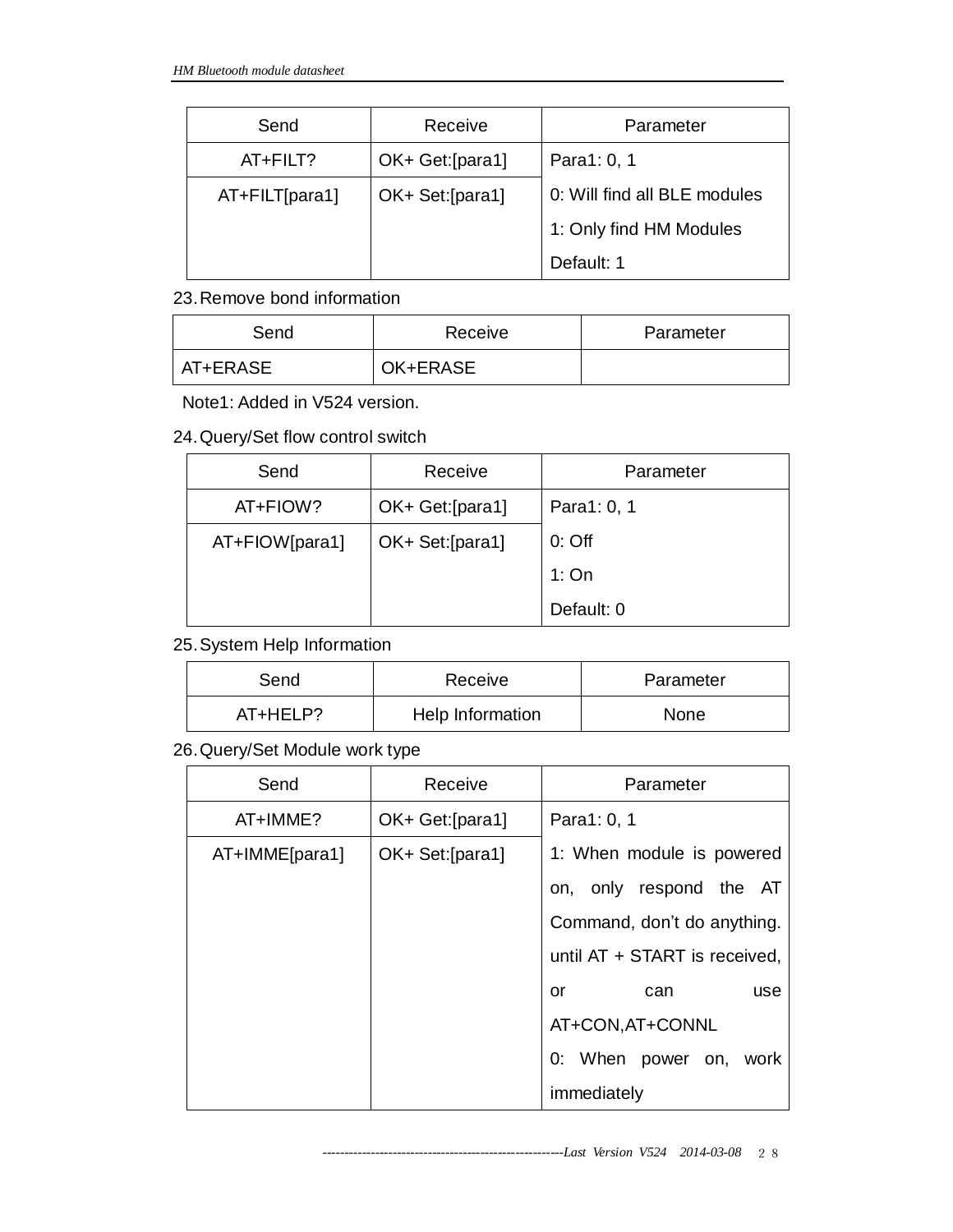|  |  | ⊥lt∙<br>oiuun. v |
|--|--|------------------|
|--|--|------------------|

This command is only used for Central role.

#### 27.Query/Set Module iBeacon switch

| Send           | Receive        | Parameter           |
|----------------|----------------|---------------------|
| $AT+IBEA?$     | OK+Get:[para1] | Para1: 0, 1         |
| AT+IBEA[para1] | OK+Set:[para1] | 0: Turn off iBeacon |
|                |                | 1: Turn on iBeacon  |
|                |                | Default: 0          |

iBeacon UUID is: 74278BDA-B644-4520-8F0C-720EAF059935.

This command is added since V517 version.

#### 28.Query/Set iBeacon UUID

| Send           | Receive        | Parameter          |
|----------------|----------------|--------------------|
| AT+IBE0?       | OK+Get:[para1] | Para1: 0x00000001~ |
| AT+IBE0[para1] | OK+Set:[para1] | $Ox$ FFFFFFFFF     |
|                |                | Default: 74278BDA  |

iBeacon UUID is: 74278BDA-B644-4520-8F0C-720EAF059935.

This command can change red color string in iBeacon UUID.

This command is added since V520 version.

e.g.: Send: AT+IBE012345678 change iBeacon UUID red color string to "12345678"

29.Query/Set iBeacon UUID

| Send              | Receive         | Parameter          |
|-------------------|-----------------|--------------------|
| $AT + IBE1?$      | OK+Get:[para1]  | Para1: 0x00000001~ |
| $AT+IBE1$ [para1] | OK+Set: [para1] | <b>OXFFFFFFFFE</b> |
|                   |                 | Default: B6444520  |

iBeacon UUID is: 74278BDA-B644-4520-8F0C-720EAF059935.

This command can change red color string in iBeacon UUID.

This command is added since V520 version.

e.g.: Send: AT+IBE112345678 change iBeacon UUID red color string to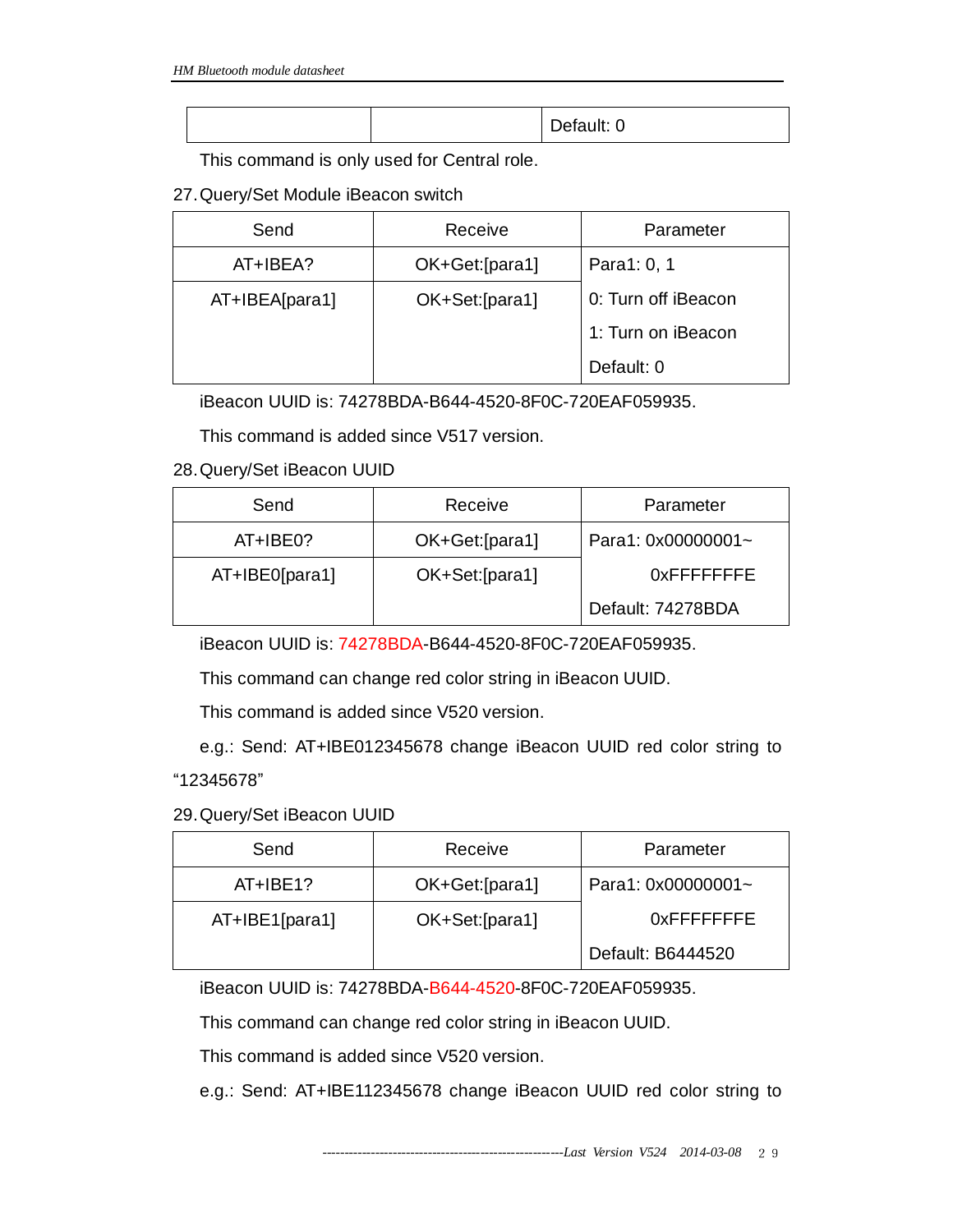#### "12345678"

30.Query/Set iBeacon UUID

| Send           | Receive        | Parameter          |
|----------------|----------------|--------------------|
| $AT+IBE2?$     | OK+Get:[para1] | Para1: 0x00000001~ |
| AT+IBE2[para1] | OK+Set:[para1] | OXFFFFFFFF         |
|                |                | Default: 8F0C720E  |

iBeacon UUID is: 74278BDA-B644-4520-8F0C-720EAF059935.

This command can change red color string in iBeacon UUID.

This command is added since V520 version.

e.g.: Send: AT+IBE112345678 change iBeacon UUID red color string to

### "12345678"

31.Query/Set iBeacon UUID

| Send             | Receive         | Parameter             |
|------------------|-----------------|-----------------------|
| $AT + IBE3?$     | OK+Get:[para1]  | Para1: $0x00000001 -$ |
| $AT+IBE3[para1]$ | OK+Set: [para1] | OXFFFFFFFF            |
|                  |                 | Default: AF059935     |

iBeacon UUID is: 74278BDA-B644-4520-8F0C-720EAF059935.

This command can change red color string in iBeacon UUID.

This command is added since V520 version.

e.g.: Send: AT+IBE112345678 change iBeacon UUID red color string to "12345678"

32.Query/Set Module iBeacon Marjor version

| Send           | Receive        | Parameter             |
|----------------|----------------|-----------------------|
| AT+MARJ?       | OK+Get:[para1] | Para1: 0x0001, 0xFFFE |
| AT+MARJ[para1] | OK+Set:[para1] | Default: 0xFFE0       |

E.g. Change marjor version to 0x0102

Send: AT+MARJ0x0102, if all is okay, module will send back OK+Set:

0x0102

This command is added since V517 version.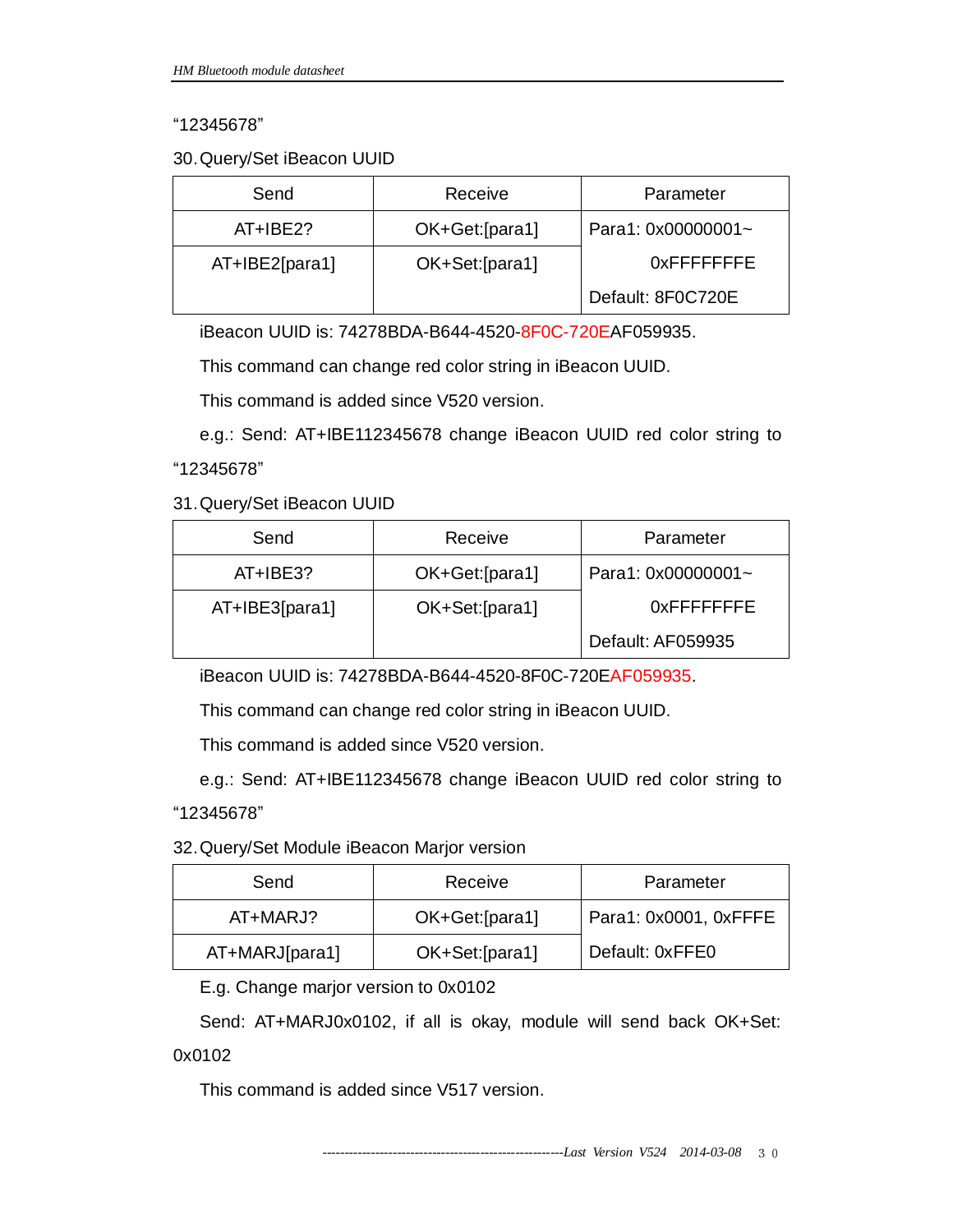#### 33.Query/Set Module iBeacon minor

| Send           | Receive        | Parameter             |
|----------------|----------------|-----------------------|
| AT+MINO?       | OK+Get:[para1] | Para1: 0x0001, 0xFFFE |
| AT+MINO[para1] | OK+Set:[para1] | Default: 0xFFE1       |

This command is added since V517 version.

34.Query/Set Module iBeacon Measured power

| Send           | Receive         | Parameter             |
|----------------|-----------------|-----------------------|
| AT+MEAS?       | OK+Get:[para1]  | Para1: 0x0001, 0xFFFE |
| AT+MEAS[para1] | OK+Set: [para1] | Default: 0xFFE1       |

This command is added since V519 version.

#### 35.Query/Set Module Work Mode

| Send           | Receive        | Parameter                |
|----------------|----------------|--------------------------|
| AT+MODE?       | OK+Get:[para1] | Para1: 0, 1, 2           |
| AT+MODE[para1] | OK+Set:[para1] | 0: Transmission Mode     |
|                |                | 1: PIO collection Mode + |
|                |                | Mode 0                   |
|                |                | 2: Remote Control Mode   |
|                |                | $+$ Mode 0               |
|                |                | Default: 0               |

Mode 0:

Before establishing a connection, you can use the AT command configuration module through UART.

After established a connection, you can send data to remote side from each other.

Mode 1:

Before establishing a connection, you can use the AT command configuration module through UART.

After established a connection, you can send data to remote side. Remote side can do fellows: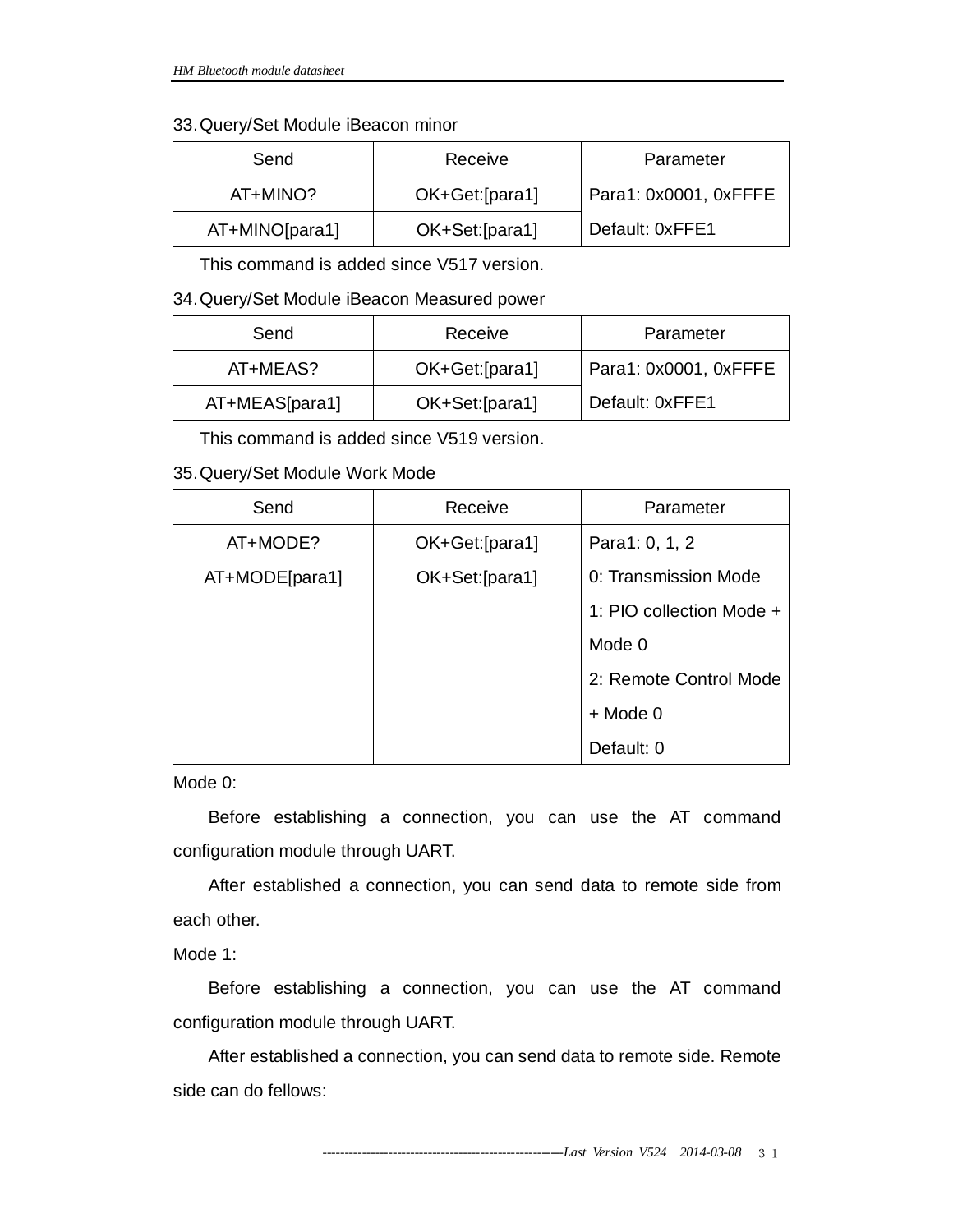Send AT command configuration module.

Collect PIO04 to the PIO11 pins input state of HM-10.

Collect PIO03 pins input state of HM-11.

Remote control PIO2, PIO3 pins output state of HM-10.

Remote control PIO2 pin output state of HM-11.

Send data to module UART port (not include any AT command and per package must less than 20 bytes).

Mode 2:

Before establishing a connection, you can use the AT command configuration module through UART.

After established a connection, you can send data to remote side. Remote side can do fellows:

Send AT command configuration module.

Remote control PIO2 to PIO11 pins output state of HM-10.

Remote control PIO2, PIO3 pins output state of HM-11.

Send data to module UART port (not include any AT command and per package must less than 20 bytes).

36.Query/Set Notify information

| Send           | Receive        | Parameter       |
|----------------|----------------|-----------------|
| AT+NOTI?       | OK+Get:[para1] | Para1: 0, 1     |
| AT+NOTI[para1] | OK+Set:[para1] | 0: Don't Notify |
|                |                | 1: Notify       |
|                |                | Default: 0      |

If this value is set to 1, when link ESTABLISHED or LOSTED module will send OK+CONN or OK+LOST string through UART.

37.Query/Set Module name

| Send           | Receive        | Parameter           |
|----------------|----------------|---------------------|
| AT+NAME ?      | OK+NAME[para1] | Para1: module name, |
| AT+NAME[para1] | OK+Set[para1]  | Max length is 12.   |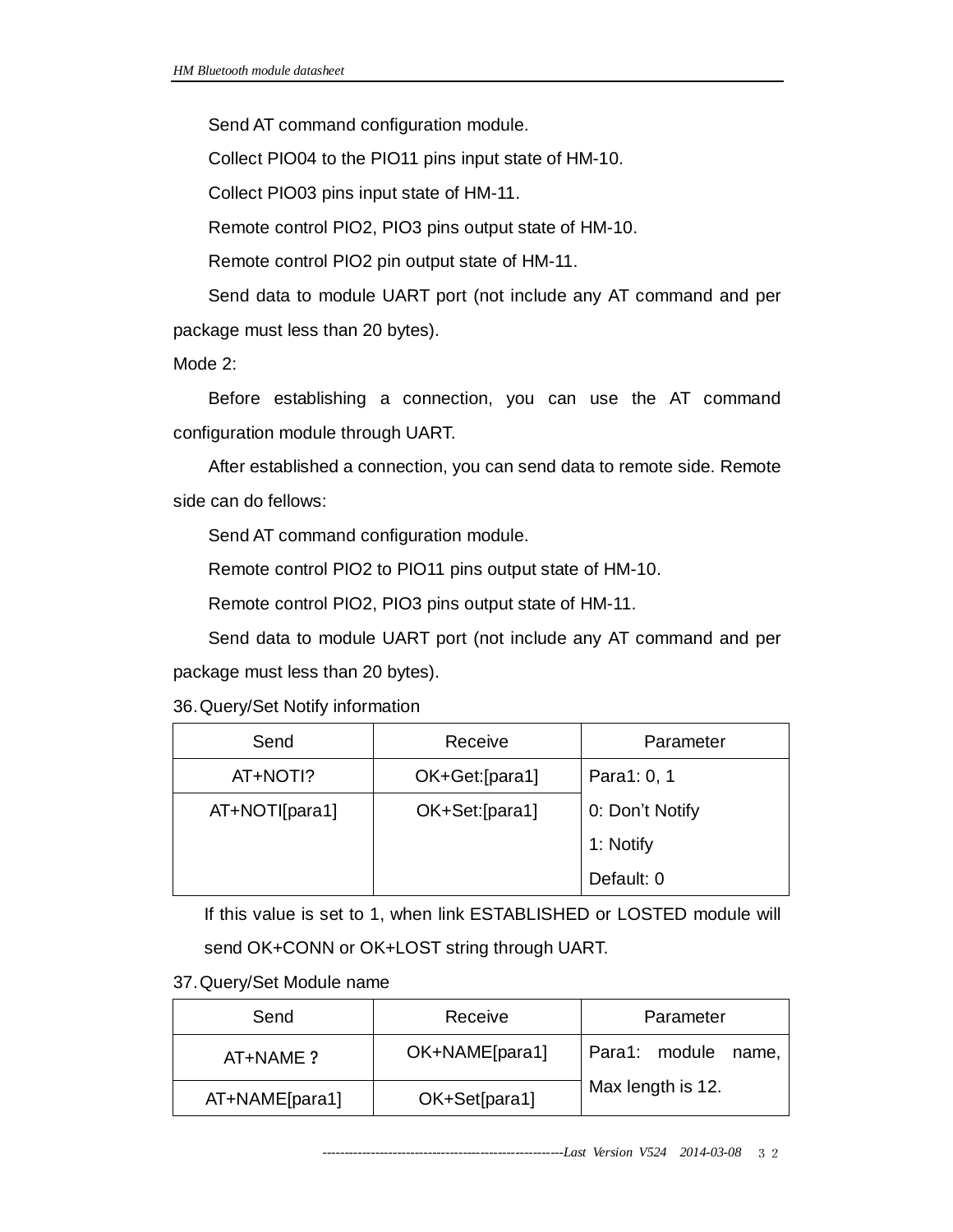|  | Default: HMSoft<br>Default: H. |
|--|--------------------------------|
|--|--------------------------------|

e.g.

change module name to bill\_gates

Send: AT+NAMEbill\_gates

Receive: OK+SetName:bill\_gates

38.Query/Set Parity bit

| Send                | Receive        | Parameter         |
|---------------------|----------------|-------------------|
| Query: AT+PARI?     | OK+Get:[para1] | None              |
| Set: AT+PARI[para1] | OK+Set:[para1] | Para1: 0,1,2      |
|                     |                | 0:None            |
|                     |                | 1:EVEN            |
|                     |                | 2:ODD             |
|                     |                | Default: 0 (None) |

39.Query/Set PIO1 output status (System LED)

| Send               | Receive         | Parameter              |
|--------------------|-----------------|------------------------|
| $AT + PIO1?$       | OK+Get:[para1]  | Para1: 0, 1            |
| $AT+$ PIO1 [para1] | OK+Set: [para1] | 0: Unconnected Output  |
|                    |                 | 500ms High 500ms Low,  |
|                    |                 | Connected output High. |
|                    |                 | 1: Unconnected output  |
|                    |                 | Low, Connected output  |
|                    |                 | High.                  |
|                    |                 | Default: 0             |

40.Query/Set PIO pins output high or low (Only this time, when module next

## power on, this value is not be used)

| Send                   | Receive                 | Parameter              |
|------------------------|-------------------------|------------------------|
| $AT+PIO[para1]$ ?      | $OK+PIO:[para1][para2]$ | $\vert$ Para1: 2~B     |
| $AT+PIO[para1][para2]$ | OK+PIO:[para1][para2]   | Para2: 0, 1            |
|                        |                         | HM-11 only has 4 pins. |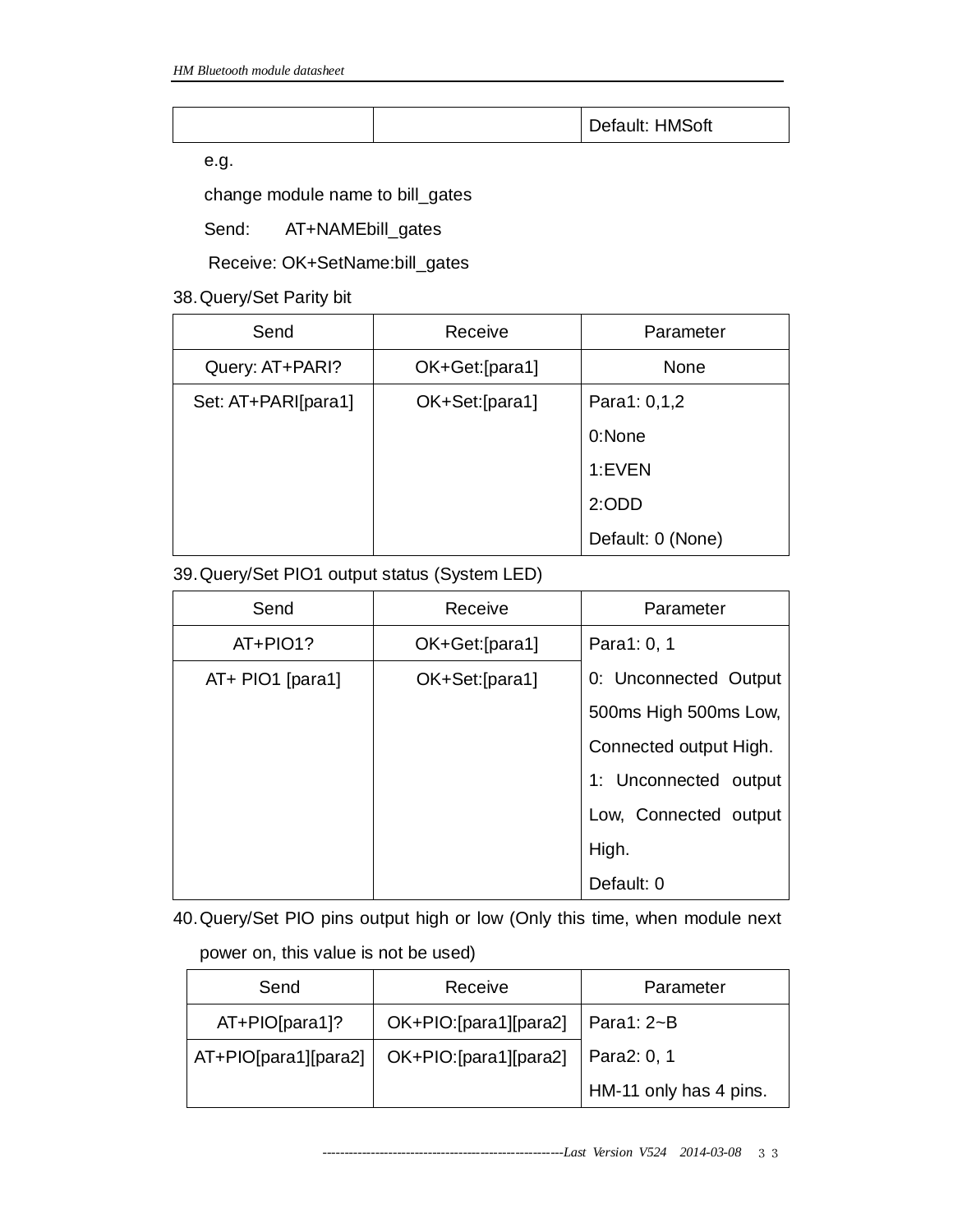| Para1 is which PIO pin  |
|-------------------------|
| you want to Query/Set   |
| Value:                  |
| 2,3,4,5,6,7,8,9,A,B.    |
| Para2 is Query or setup |
| value.                  |
| 0 is low and 1 is high  |

e.g.

Query PIO2

Send: AT+PIO2?

Setup PIO2 output high

Send: AT+PIO21

Receive: OK+PIO21

41.Query/Set Pin Code

| Send              | Receive        | Parameter          |
|-------------------|----------------|--------------------|
| AT+PASS?          | OK+Get:[para1] | Para1 is Pin Code, |
| $AT + PIN[para1]$ | OK+Set:[para1] | 000000~999999      |
|                   |                | Default: 000000    |

e.g.

Query Pin Code

Send: AT+PIN?

Receive: OK+PIN:000000

Setup Pin Code 008888

Send: AT+PIN008888

Receive: OK+Set:008888

42.Query/Set Module Power

| Send             | Receive         | Parameter        |
|------------------|-----------------|------------------|
| AT+POWE?         | OK+Get: [para1] | <b>None</b>      |
| AT+ POWE [para1] | OK+Set:[para1]  | Para: $0 \sim 3$ |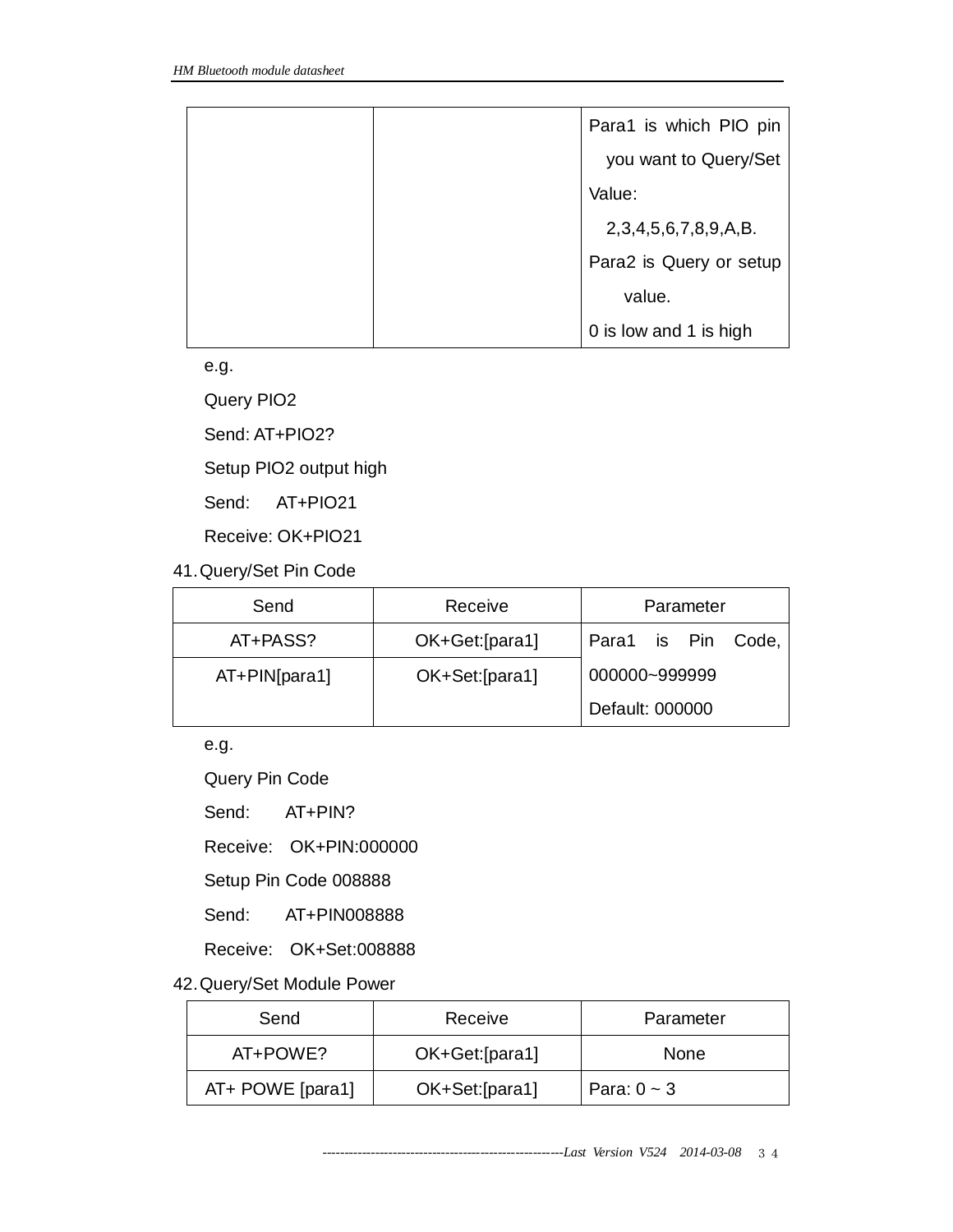|  | $0: -23$ dbm |
|--|--------------|
|  | $1: -6$ dbm  |
|  | $2:0$ dbm    |
|  | 3: 6dbm      |
|  | Default: 2   |

## 43.Query/Set Module sleep type

| Send           | Receive        | Parameter          |
|----------------|----------------|--------------------|
| AT+PWRM?       | OK+Get:[para1] | None               |
| AT+PWRM[para1] | OK+Set:[para1] | Para1: $0 - 1$     |
|                |                | 0:Auto sleep       |
|                |                | 1:don't auto sleep |
|                |                | Default: 1         |

Only support peripheral role.

44.Restore all setup value to factory setup

| Send     | Receive  | Parameter |
|----------|----------|-----------|
| AT+RENEW | OK+RENEW | None      |

45.Restart module

| Send     | Receive  | Parameter   |
|----------|----------|-------------|
| AT+RESET | OK+RESET | <b>None</b> |

46.Query/Set Master and Slaver Role

| Send           | Receive        | Parameter     |
|----------------|----------------|---------------|
| AT+ROLE?       | OK+Get:[para1] | Para1: 0, 1   |
| AT+ROLE[para1] | OK+Set:[para1] | 0: Peripheral |
|                |                | 1: Central    |
|                |                | Default: 0    |

#### 47.Query RSSI Value

| Send     | Receive         | Parameter   |
|----------|-----------------|-------------|
| AT+RSSI? | OK+RSSI:[para1] | <b>None</b> |

Require: AT+MODE value > 0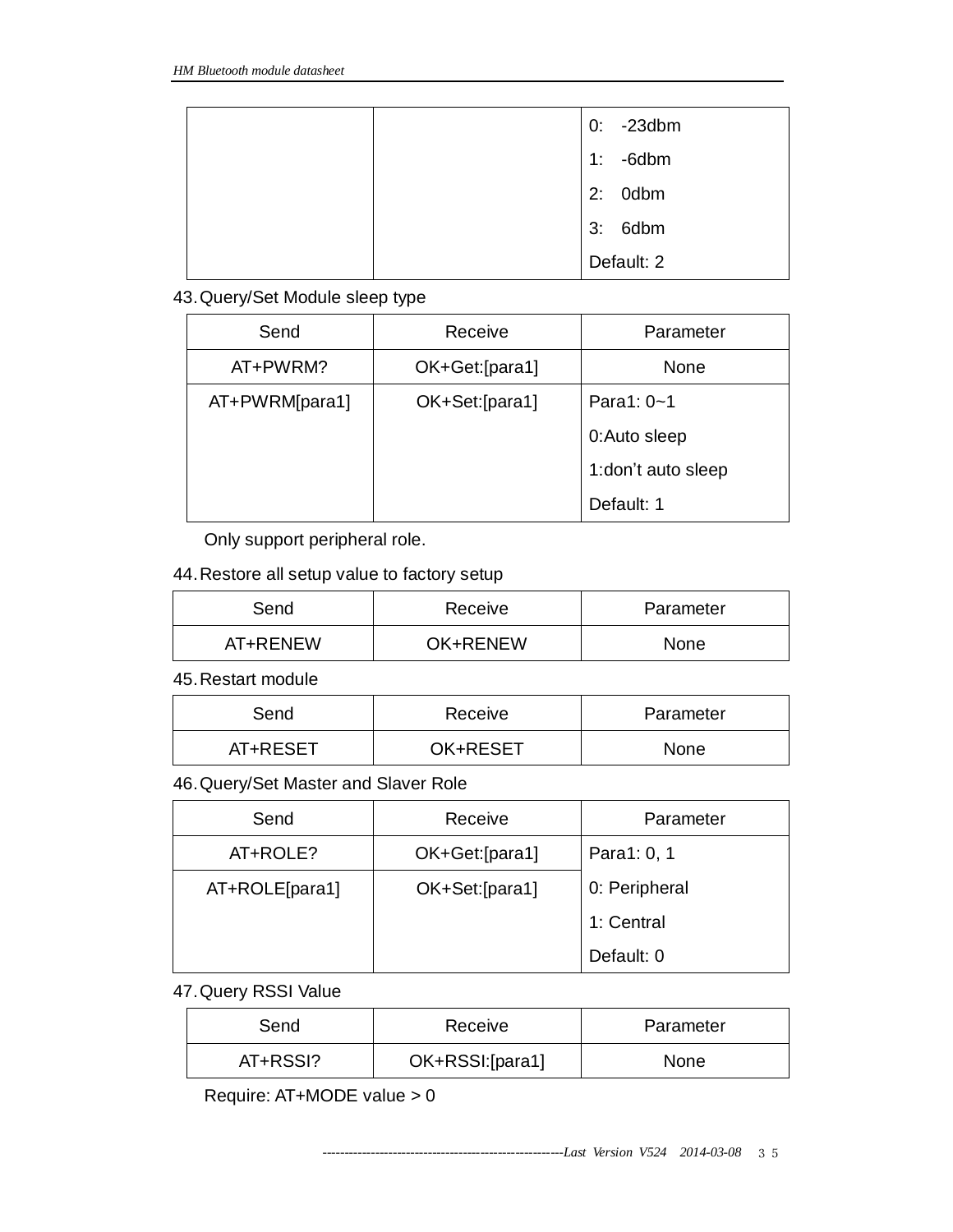This command only used by Remote device query when connected.

#### 48.Query Last Connected Device Address

| Send     | Receive             | Parameter   |
|----------|---------------------|-------------|
| AT+RADD? | OK+RADD:MAC Address | <b>None</b> |

49.Query/Set Module Sensor work interval

| Send            | Receive         | Parameter             |
|-----------------|-----------------|-----------------------|
| AT+RAT??        | OK+Get:[para1]  | Para1: 00~99          |
| $AT+RAT[para1]$ | OK+Set: [para1] | 0:Save when connected |
|                 |                 | 1:Don't Save          |
|                 |                 | Default: 0            |
|                 |                 | Unit: minute          |

Note: This command is only use for HMSensor

50.Query/Set Stop bit

| Send           | Receive         | Parameter                 |
|----------------|-----------------|---------------------------|
| AT+STOP?       | OK+Get:[para1]  | None                      |
| AT+STOP[para1] | OK+Set: [para1] | Para1:0, 1                |
|                |                 | 0: One stop bit           |
|                |                 | 1: Two stop bit           |
|                |                 | Default: 0 (One stop bit) |

#### 51.Work immediately

| Send     | Receive  | Parameter |
|----------|----------|-----------|
| AT+START | OK+START | None      |

This command is only used when AT+IMME1 is setup.

52.Query Module into sleep mode

| Send     | Receive  | Parameter   |
|----------|----------|-------------|
| AT+SLEEP | OK+SLEEP | <b>None</b> |

Only support Peripheral role.

#### 53.Query/Set Module save connected address parameter

| . | eceive? | ırameter<br>яван |
|---|---------|------------------|
|   |         |                  |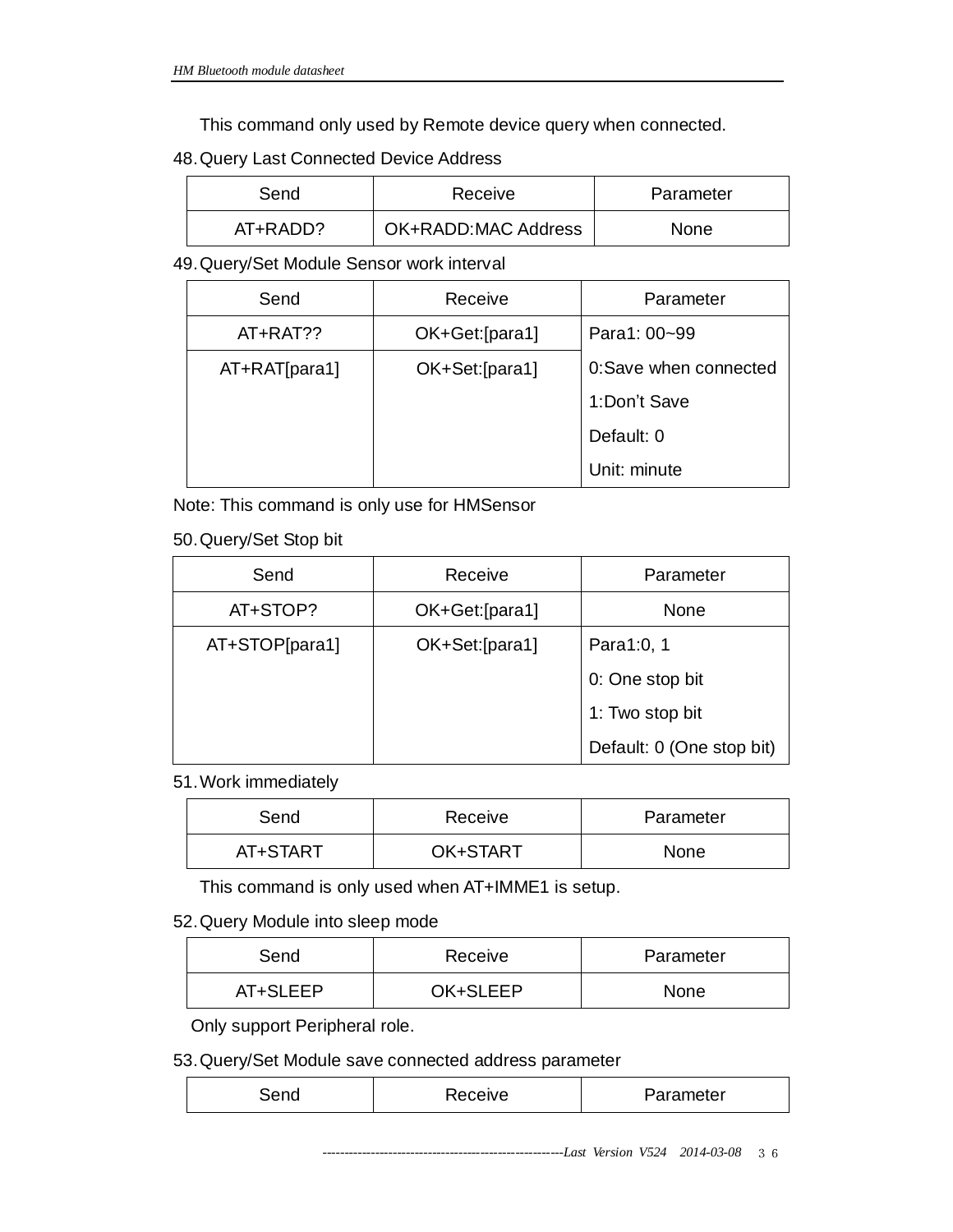| AT+SAVE?       | OK+Get:[para1] | <b>None</b>           |
|----------------|----------------|-----------------------|
| AT+SAVE[para1] | OK+Set:[para1] | Para1: $0 - 1$        |
|                |                | 0:Save when connected |
|                |                | 1:Don't Save          |
|                |                | Default: 0            |

54.Query/Set sensor type on module PIO11(HM-11 is PIO3)

| Send           | Receive        | Parameter      |
|----------------|----------------|----------------|
| AT+SENS?       | OK+Get:[para1] | Para1: 0, 1, 2 |
| AT+SENS[para1] | OK+Set:[para1] | 0: None        |
|                |                | 1: DHT11       |
|                |                | 2: DS18B20     |
|                |                | Default: 0     |

Note: This command is use for HMSensor.

55.Query/Set discovery parameter

| Send           | Receive        | Parameter         |
|----------------|----------------|-------------------|
| AT+SHOW?       | OK+Get:[para1] | None              |
| AT+SHOW[para1] | OK+Set:[para1] | Para1: 0~1        |
|                |                | 0:Don't show name |
|                |                | 1:Show name       |
|                |                | Default: 0        |

Please execute AT+FILT0 first.

If AT+SHOW1 is setup, AT+DISC? Command will show you name information included into scan result package.

56.Query/Set Module Sensor Temperature and humidity(if has a sensor)

| Send     | Receive                                | Parameter      |
|----------|----------------------------------------|----------------|
| AT+TEHU? | OK+Get:[para1][para2]   Para1: 000~120 |                |
|          |                                        | Para2: 000~100 |

Note: This command is use for HMSensor.

This value is added into scan response data package.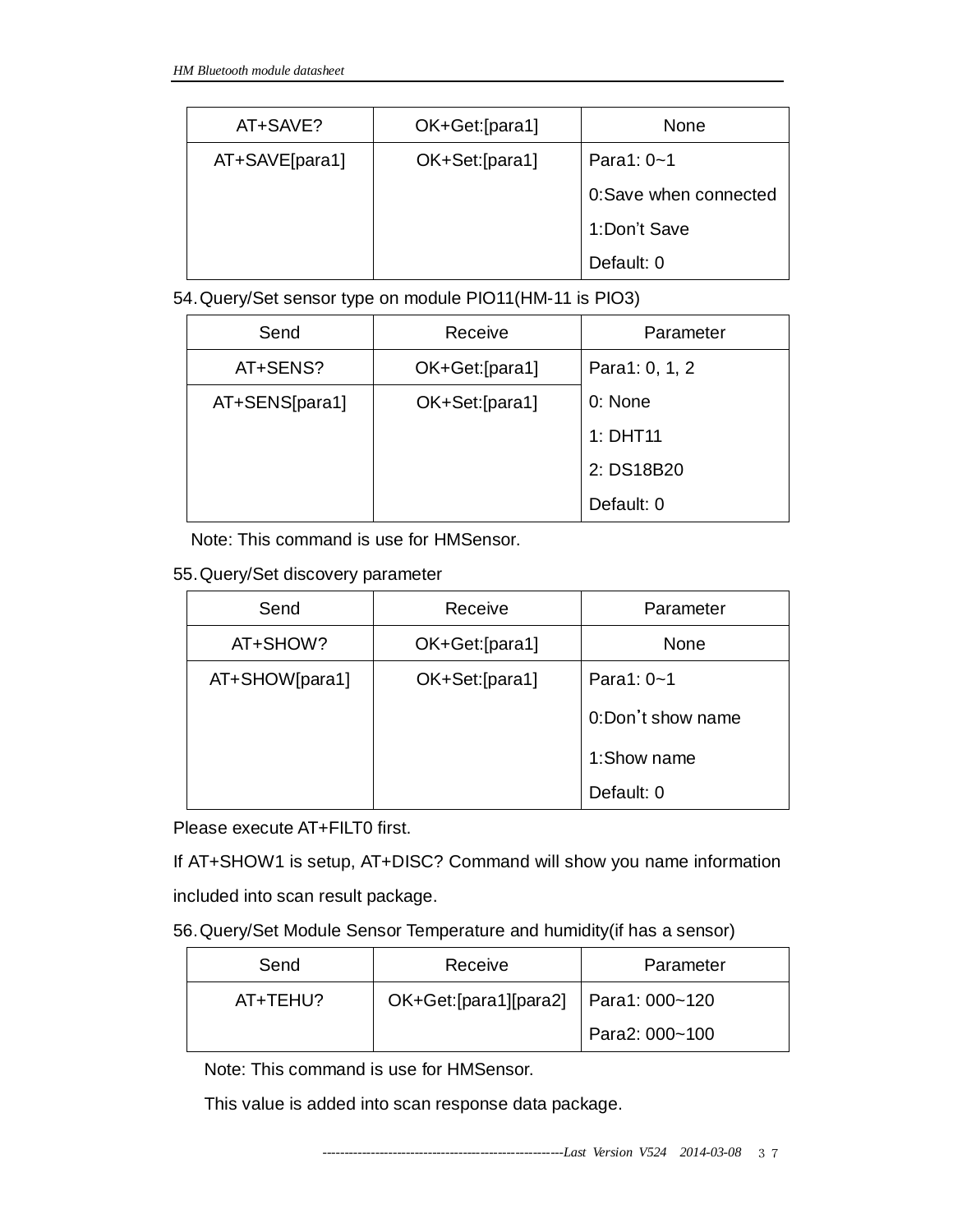Data format is  $0x02$ ,  $0x16$ ,  $0x00$ ,  $0xB0$ , [reserved], [temperature], [ humidity],

[battery].

Android:

Included in OnLeScan function result array, you can see it direct.

iOS:

Included in LeScan function result NSDictionary struct, service id is 0xB000.

57.Query DS18B20 Sensor temperature

| Send     | Receive        | Parameter           |
|----------|----------------|---------------------|
| AT+TFMP? | OK+Get:[para1] | Para1:              |
|          |                | $000.000 - 255.000$ |

Note1: This command is use for HMSensor.

Note2: Added in V523 version.

58.Query/Set module connect remote device timeout value

| Send           | Receive         | Parameter                |
|----------------|-----------------|--------------------------|
| AT+TCON?       | OK+TCON:[para1] | None                     |
| AT+TCON[para1] | OK+Set:[para1]  | Para1 is timeout value.  |
|                |                 | when time is up module   |
|                |                 | will<br>not connect this |
|                |                 | address anymore, then    |
|                |                 | enter search mode.       |
|                |                 | Para1 allowed<br>value:  |
|                |                 | 000000~999999            |
|                |                 | Unit is ms.              |
|                |                 | Default:                 |
|                |                 | 000000 Connect forever   |

This value is only used for Central Role, when module has Last Connected address.

59. Query/Set Module Bond Mode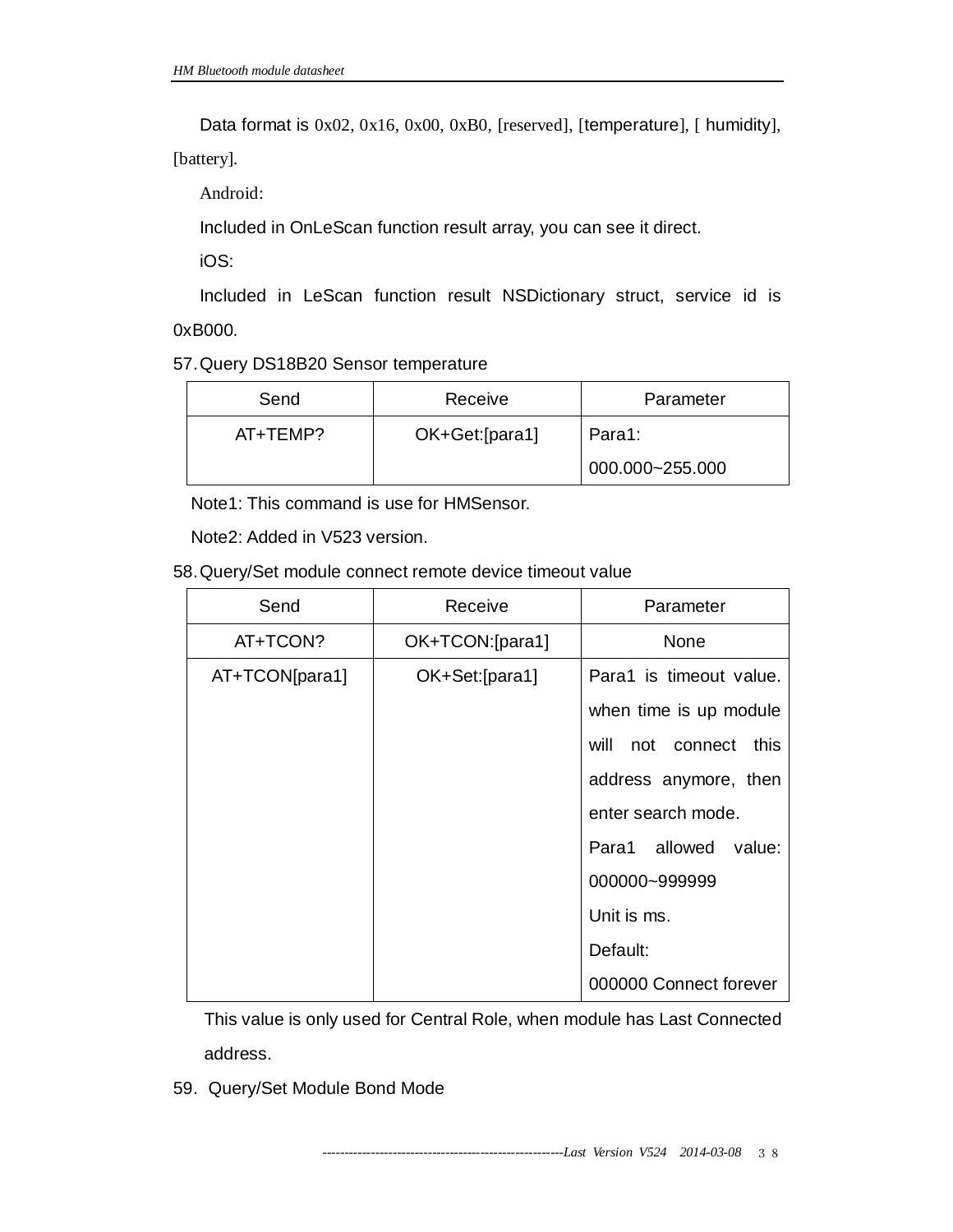| Send           | Receive         | Parameter            |
|----------------|-----------------|----------------------|
| AT+TYPE?       | OK+Get:[para1]  | None                 |
| AT+TYPE[para1] | OK+Set: [para1] | Para1: 0~2           |
|                |                 | 0:Not need PIN Code  |
|                |                 | 1: Auth not need PIN |
|                |                 | 2: Auth with PIN     |
|                |                 | 3: Auth and bond     |
|                |                 | Default: 0           |

**Important: If your module version is less than V515, please don't use this command. Under android 4.3 AT+TYPE1 is same to AT+TYPE2.** 

**Note1: Value 3 is added in V524.**

60.Query/Set service UUID

| Send           | Receive         | Parameter            |
|----------------|-----------------|----------------------|
| AT+UUID?       | OK+Get:[para1]  | Para1: 0x0001~0xFFFE |
| AT+UUID[para1] | OK+Set: [para1] | Default: 0xFFE0      |

e.g. Change UUID value to 0xAAA0

Send: AT+UUID0xAAA0

Recv: OK+Set:0xAAA0

61.Query/Set UART sleep type

| Send           | Receive        | Parameter              |
|----------------|----------------|------------------------|
| AT+UART?       | OK+Get:[para1] | Para1: $0 - 1$         |
| AT+UART[para1] | OK+Set:[para1] | 0: When module into    |
|                |                | sleep mode, you<br>can |
|                |                | wake up module through |
|                |                | UART.                  |
|                |                | 1: When module<br>into |
|                |                | sleep mode, shutdown   |
|                |                | UART too.              |
|                |                | Default: 0xFFE0        |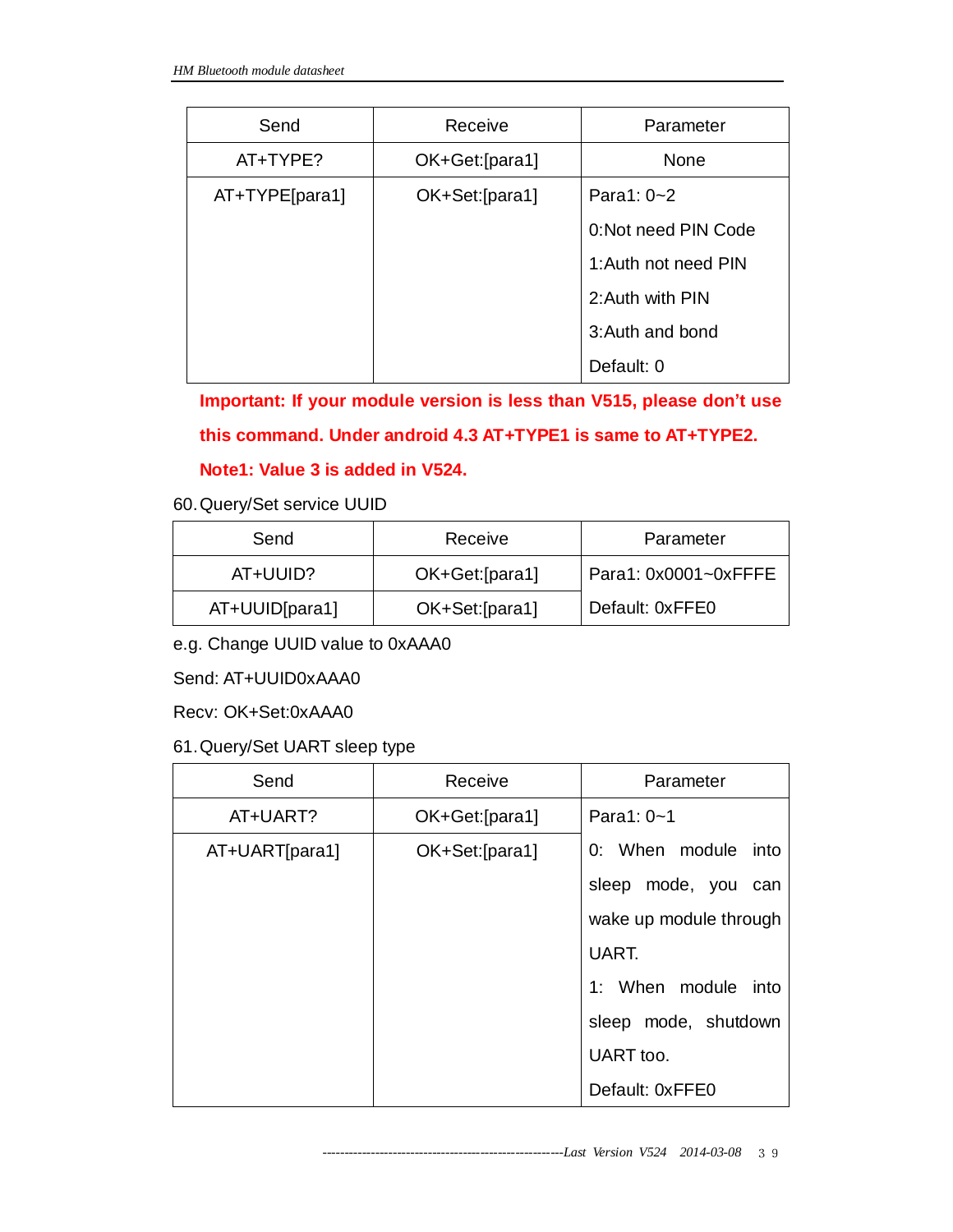Note: This command is only use for HMSensor.

# 62.Query Software Version

| Send     | Receive             | Parameter   |
|----------|---------------------|-------------|
| AT+VERR? | Version Information | <b>None</b> |
| AT+VERS? |                     |             |